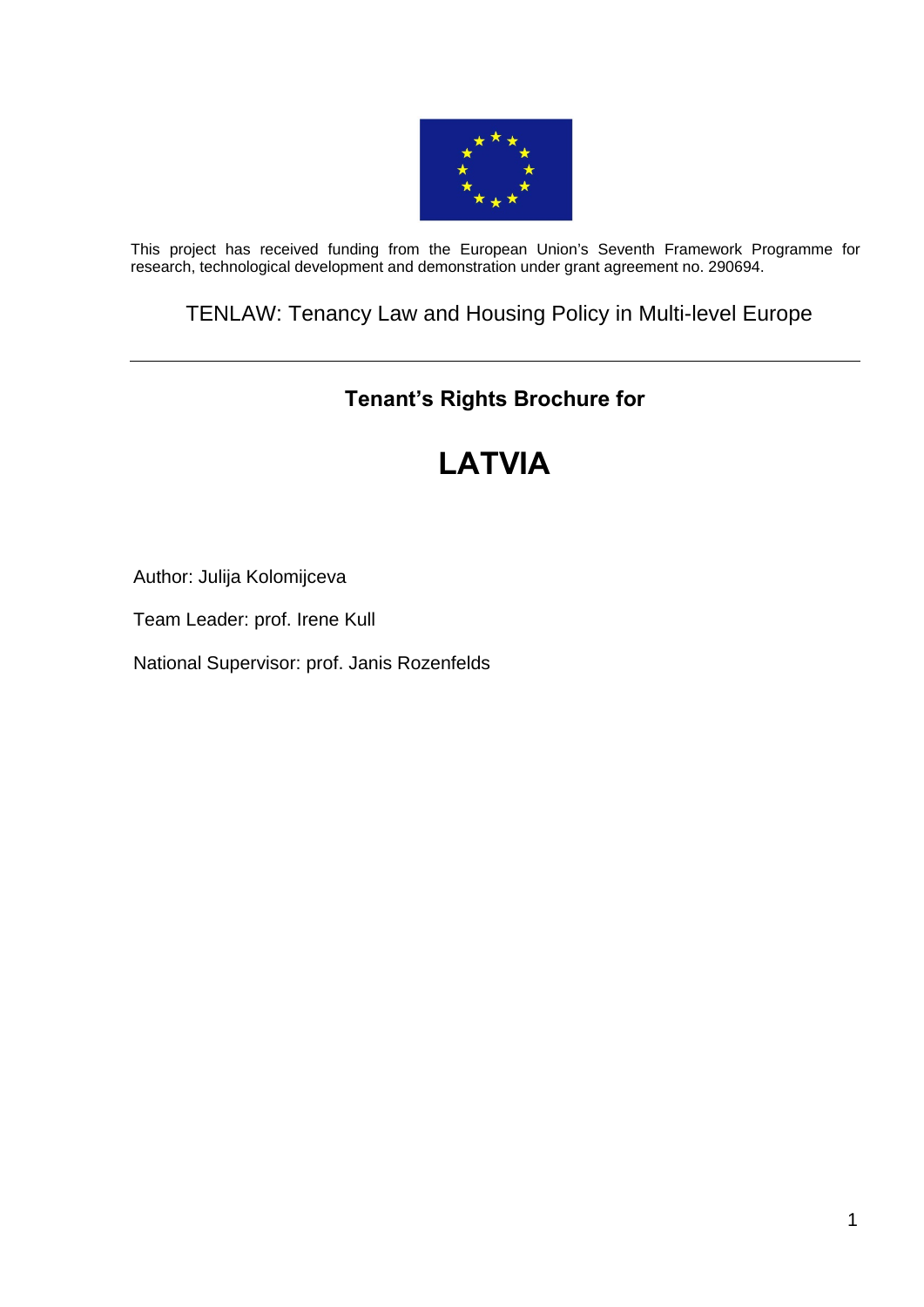## **Tenant's Rights Brochure Questionnaire**

#### **Latvia**

## *Julija Kolomijceva*

## **Summary of Contents**

## <span id="page-1-0"></span>**1. Introductory information**

Give a very brief introduction on the national rental market

The Latvian housing market is characterized by a high share of dwellings in the ownership of private persons; moreover, inhabitants mostly own apartments rather than other types of immovable property (approx. 65.4 %).

The Latvian housing situation and housing policy were influenced by the Soviet regime established in Latvia from 1940 till 1990, as well as the following property reforms (denationalisation, restitution and privatisation) undertaken by the Parliament and Government of the independent Latvian state later. This all resulted in split of property rights on a building and land plot (Latvian: *dalītais īpašums*) in some cases. The split of property rights means that there are at least two different owners of an immovable consisting of a residential building and a land plot: one of them owns the building, another one – the land plot. In practise, it means that tenants have to compensate the immovable tax which shall be paid for the land plot, on which the residential house is situated in which they rent the residential space, besides, they shall also pay compulsory lease payments for using the land plot in addition to rent and payment for utilities. In other words, this is true only if the owner of the land plot is not one and the same natural or legal person. The owner of the land plot and the building may agree on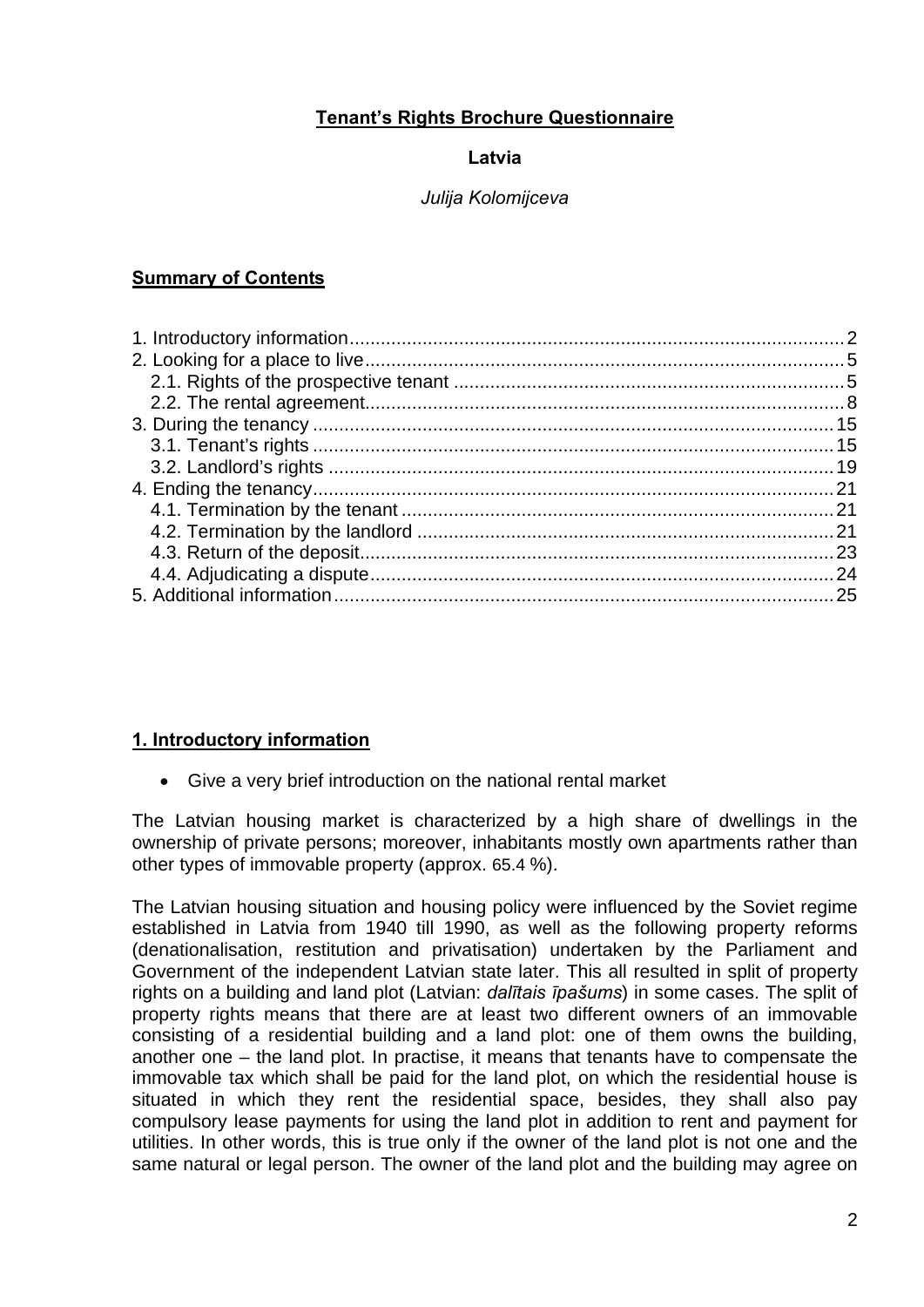different conditions of the lease of the land plot, but, if no agreement could be reached, the owner of the building obliged to lease the land plot with no right to opt out.

o Current supply and demand situation

The current supply and demand situation seems to be sufficient, no problems have been reported.

- o Main current problems of the national rental market from the perspective of tenants
- Rental payments in cash: It is recommended to agree on fulfilment of rental payments via a bank account in order to preserve proof if the landlord claims unjustified that the tenant owes rental payments which the tenant has actually made
- Swindlers: To secure self against possible swindlers, it is advisable not to make advance payments or other payments (especially in cash) without a rental contract concluded by all parties concerned in writing or at least a note which specifies the aim of a payment and is signed by a recipient of the money
	- o Significance of different forms of rental tenure
		- Private renting

The share of the residential spaces rented constitute approx. 15.1 %: 14.7% of them are owned by private persons and 0.4% - are living dwellings rented by public bodies. Tenancy law in the field of private renting is liberal and orients itself on the free market economy, where the protection of the property right and party autonomy is brought to the forefront.

> "Housing with a public task" (e.g. dwellings offered by housing associations, public bodies etc)

The share of dwellings with public task is rather small and amounts to 0.4% of 15.1 %. In cases of housing with public task a respective local municipality provides assistance in apartment matters renting out the dwellings to the eligible persons: persons reached retirement age (62 years old); persons incapable of work due to disability; persons with at least one underage child; persons under the guardianship; low-income pensioner; low-income person who is incapable of work due to disability etc. The municipality may provide assistance in other ways, for example, subsidizing repairs, helping to exchange rented dwellings etc.

To point out, the State or other public body (the ministry, a public municipality) and private actors owned by public bodies may rent dwellings for gaining profit; therefore this kind of renting is not social, i.e., not renting with public task.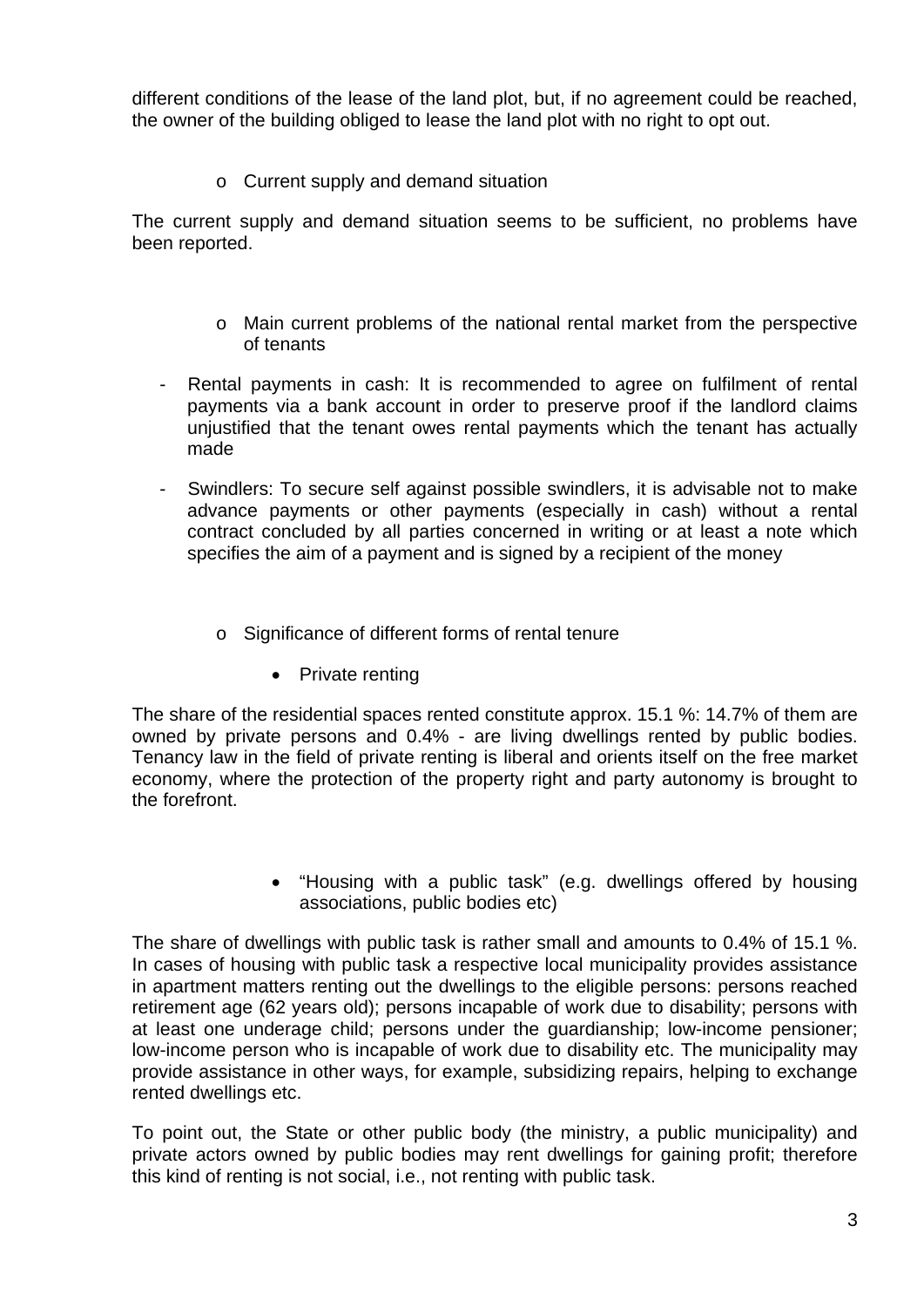$\circ$  Some general recommendations to foreigners on how to find a rental home (including any specificities with respect to the position of foreigners on the national rental market)

There are no specific legal rules for foreigners with respect to their position on the Latvian national rental market. In general, it is advisable for a foreigner who does not speak Latvian to ask a native speaker to assist.

Furthermore, it is also recommendable to draft a contract in English or other foreign language, if possible, so that the foreigner could read and understand the rental contract when the document is prepared by a landlord or another private person.

Moreover, considering the fact that many issues of the Latvian tenancy law are determined in accordance with a mutual agreement, it would be reasonable to address a lawyer to help with the rental draft contract. In some cases the foreigner can even turn to the notary public who may prepare the contract in full. Documents entirely prepared by the public notary, are notarial deeds (Latvian: *notariālais akts*). The main advantage of the notarial deed is that public notary finds out intent of the parties of the notarial deed and clarifies the terms of the transaction, counsels the parties and tells about possible legal outcomes of the transaction so that ignorance of laws and lack of experience is not used against their best interests.

- o Main problems and "traps" in tenancy law from the perspective of tenants
- Oral rental contracts: Under the Latvian law the rental contract must be concluded in writing; if no contract in writing has been concluded, the tenant may face any arbitrariness, including, but not limited to, unlawful eviction
- Deposit issues: In some cases, the tenant may pay a deposit to the landlord to secure future claims of the latter; it is recommended to agree in details on allowed use and repaying of the deposit
- Compulsory lease payments and compensation of the immovable tax for the land plot: these payments are considered to be an additional financial burden, besides many suppose it to be unfair in general
- Use of standard contracts by the landlord: If the tenant signs a rental contract prepared by the landlord it is usually considered with some exceptions that the tenant agreed to all contractual terms. It is recommended to read carefully and discuss contractual terms before signing of the rental contract. In some cases the tenant may need help of a lawyer or public notary. The most common problematical issues, when the tenants signed the contract without reading, are contractual penalties for non-performance or improper performance of different duties of the tenant; loss of rights (for example, loss of compensation) on improvements made by the tenant which cannot be detached; inaccurate measurements of a residential space; the lack of the ownership right or legal powers of "the landlord" to enter the rental contract (for example, a person did not have a valid power of attorney or an immovable property is seized within criminal proceedings or is being sold in action).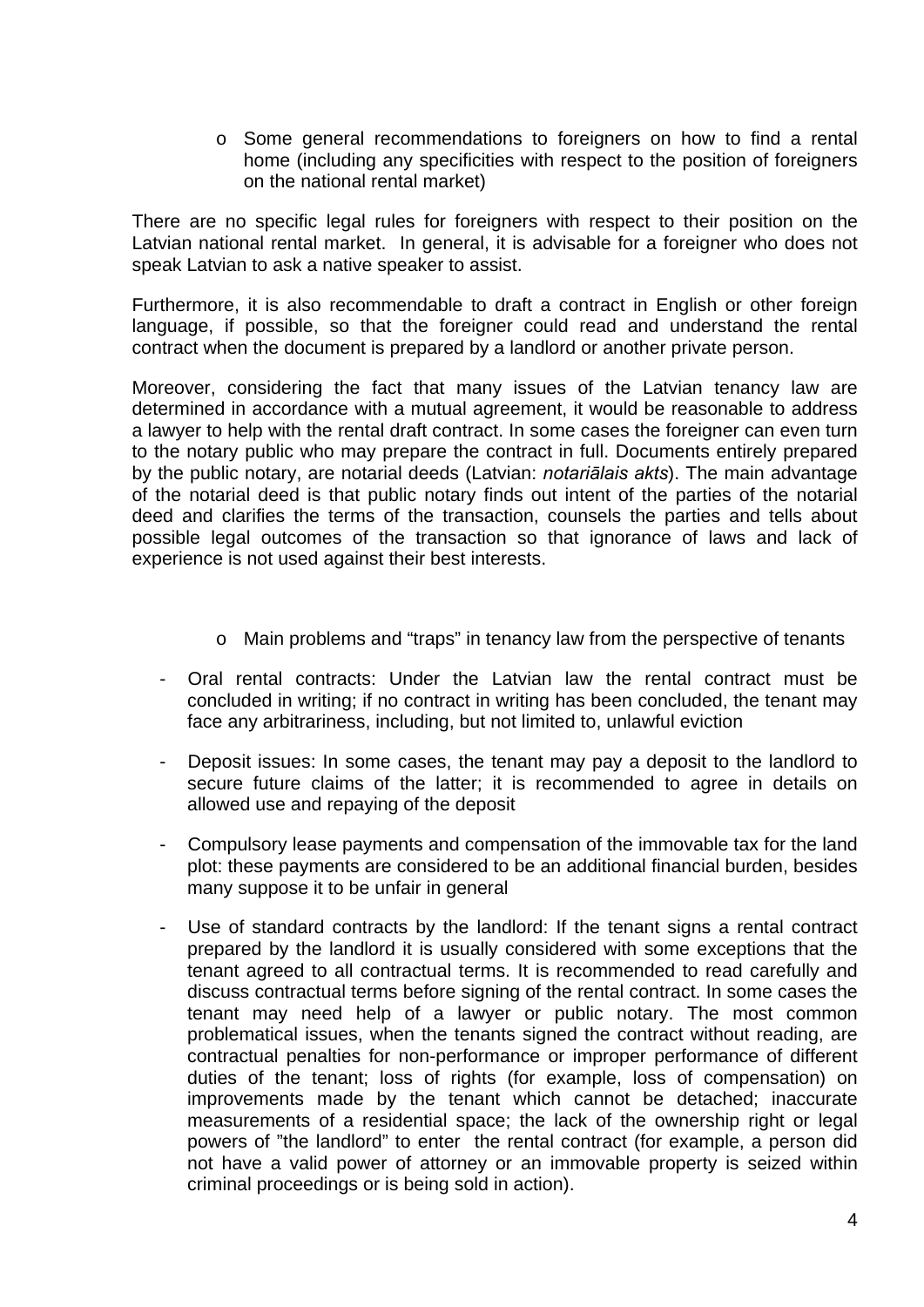Compile a very brief section of "*Important legal terms related to tenancy law*" by quoting their original in the national language

| Latvian                    | <b>Translation into English</b>                                      |
|----------------------------|----------------------------------------------------------------------|
| apakšīres līgums           | sublease contract                                                    |
| drošības nauda             | deposit                                                              |
| ģimenes locekļi            | family members                                                       |
| īres līguma grozīšana      | amending the rental contract                                         |
| īres maksa                 | rental payments                                                      |
| īres līguma izbeigšana     | termination of the rental agreement                                  |
| īres līguma uzteikums      | termination<br>unilateral<br><b>of</b><br>the<br>rental<br>agreement |
| īres valde                 | rental council                                                       |
| <b>Trnieks</b>             | tenant                                                               |
| izīrētājs                  | landlord                                                             |
| izlikšana                  | eviction                                                             |
| kārtējais remonts          | routine repairs of the residential space                             |
| kapitālais remonts         | capital repairs                                                      |
| maksa par pakalpojumiem    | payment for utilities                                                |
| pieņemšanas-nodošanas akts | transfer<br>deed<br>and<br>acceptance<br>(or<br>inventory deed)      |
| rokas nauda                | Earnest money                                                        |
| zemes piespiedu noma       | compulsory rent of a land plot                                       |

(An unofficial English translation of the Latvian Civil Law (*Civillikums*) (tenancy law: Sections 2113-2177) and the Law on Residential Tenancy (*likums "Par dzīvojamo telpu īri"*) is available under [www.vvc.gov.lv](http://www.vvc.gov.lv/). Please also note that these translations do not always contain all latest amendments!)

## <span id="page-4-1"></span><span id="page-4-0"></span>**2. Looking for a place to live**

## **2.1. Rights of the prospective tenant**

 What bases for discrimination in the selection of tenants are allowed/prohibited? What about, for example, status as a foreigner, student, unmarried partner, or person with a short-term work contract?

The Latvian private law does not contain the general prohibition of discrimination in private renting, except consumer rental contracts. A contract is a consumer rental contract, if one of the parties is an entrepreneur who rents out living dwellings within the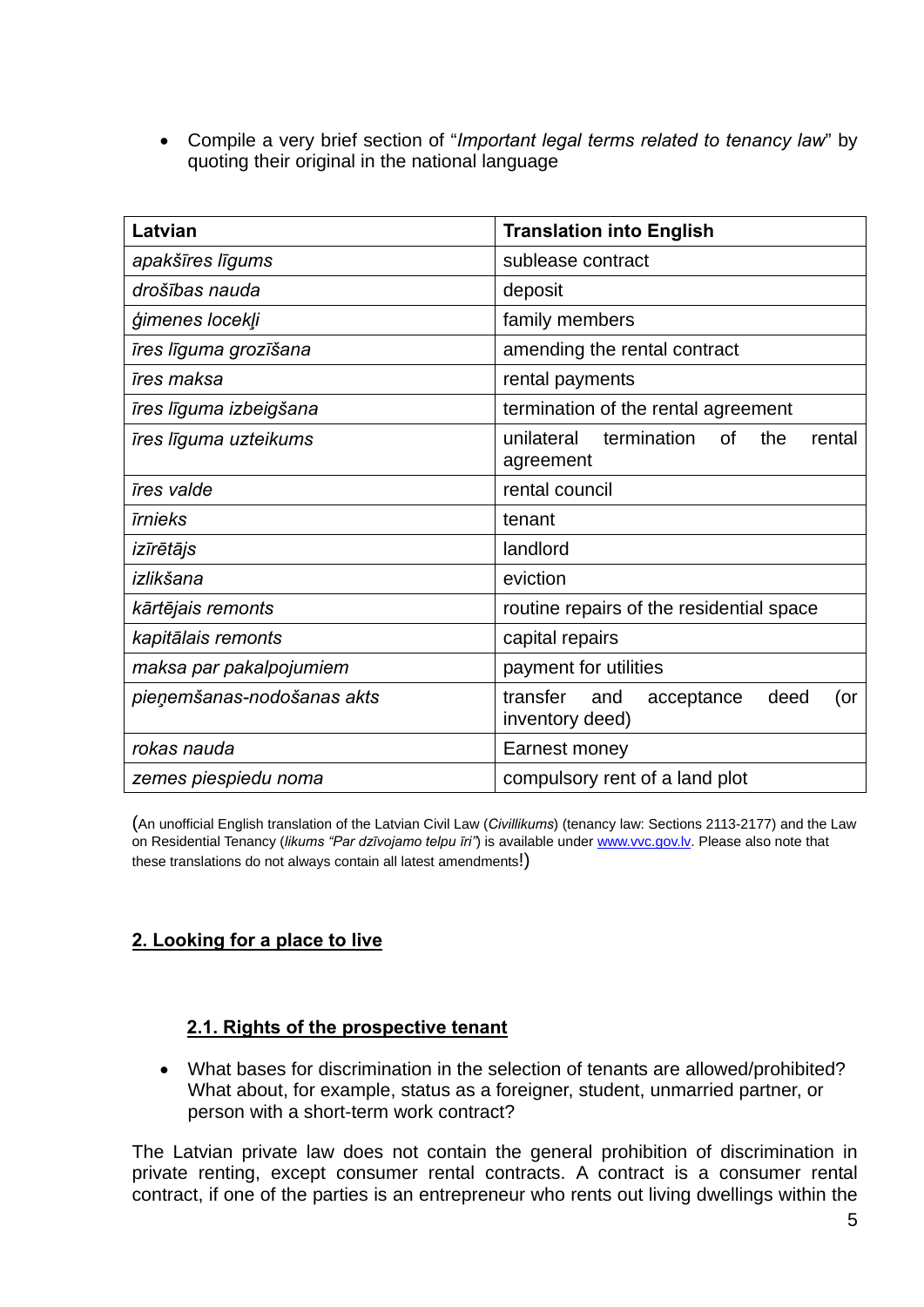scope of professional or commercial activities, but another party is a natural person who rents a residential dwelling for living purposes. In consumer contracts, discrimination on the basis of gender, disability, race or ethnic grounds is prohibited, as well as it is prohibited to discriminate a woman during the period of pregnancy or during the period following childbirth up to one year. Nevertheless, if the consumer has been discriminated on the basis of the prohibited criteria before the conclusion of a rental contract, the consumer - tenant may only ask for loss recovery and moral compensation in proceedings before a court, in other words, a potential landlord may not be forced to conclude a contract by legal means.

To point out, if the tenant entered a rental contract due to the unfair commercial practise of the landlord (entrepreneur) misusing the mental or physical state, age, unreasonable trust, lack of knowledge or experience, the tenant may ask the responsible state institutions to examine questionable activities of the landlord.

If the tenant is entitled to receive assistance from public authorities, in accordance with law, discrimination on the basis of gender, age, race, skin color, language, religious beliefs, political or other views, social origin, nationality, education, social and financial status, type of occupation or other circumstances is prohibited.

 What kinds of questions by the landlord are allowed (e.g. on sexual orientation, intention to have children, etc.)? If a prohibited question is asked, does the tenant have the right to lie?

Considering the legitimate interest of the landlord and valid law provisions, the landlord is entitled to ask about persons who will move in together with a potential tenant and their relation to the tenant, solvency of the tenant and his family member (-s) (for instance, a spouse, parents, children etc.) who will also occupy a residential space, the residence permit, if the tenant is a foreigner. The question about pets of the tenant, as well as the question, if the tenant smokes, can be also of interest of the landlord since it is connected with the frequency of routine repairs of residential space by the tenant.

It is not allowed to question, i.e., to gather information about the tenant's race, ethnic origin, health, sexual life, previous administrative or criminal convictions, as well as his religious, philosophical or political beliefs, unless the potential tenant voluntary discovers these sensitive data. If the tenant does not wish to answer questions which are not allowed, he may refuse to answer or keep silence. Although there is no explicit permission to lie, but practically the tenant may lie because no rights of the landlord may arise out of asking the prohibited questions.

If the tenant is a consumer who discovered sensitive information to the landlord and a dispute about possible discrimination arises, the landlord must prove that no discrimination took place. The landlord may not also ask other persons, for example, his employees, to discriminate the tenant in the case of the entrepreneur-consumer relations.

• Is a "reservation fee" usual and legal (i.e. money charged by the landlord to allow the prospective tenant to participate in the selection process)?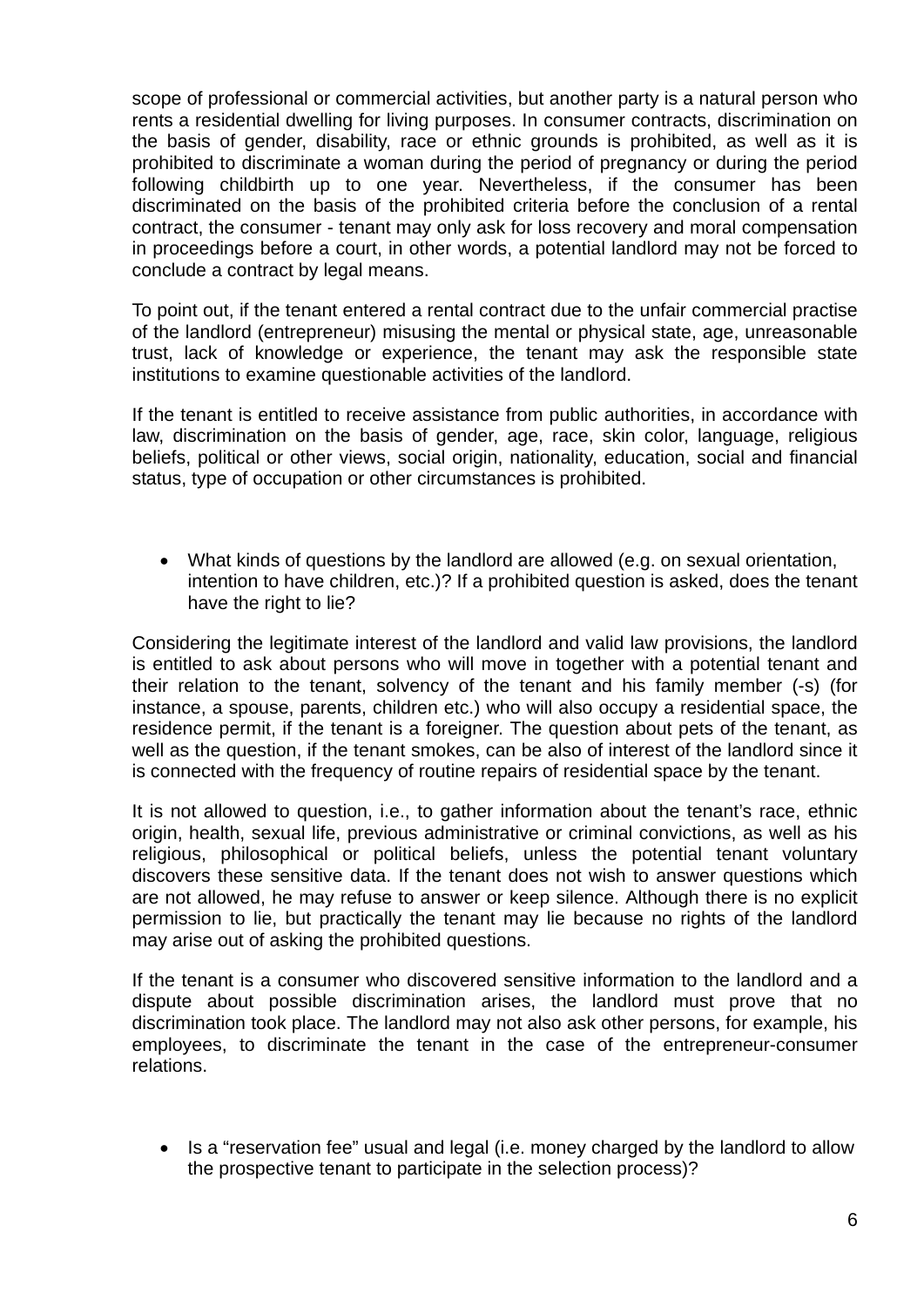Some potential landlords or intermediaries may ask to pay a "reservation fee", the law does not provide any restrictions in this connection. If it is the case, its prerequisites and the payment procedure depends on mutual agreement of the parties, i.e., the law does not regulate the issue, therefore the tenant is entitled to negotiate and discuss all questions of the reservation fee before entering the respective agreement.

 What kinds of checks on the personal and financial status of the tenant are usual and legal (e.g. the landlord requiring an independent credit report)?

Checks on the personal and financial status of the tenant are different and are connected with a specific case. Usually the landlord or his intermediary interviews a potential tenant about solvency, bad habits, matrimonial status, having kids, as well as having pets.

The checks on financial status depend on a particular landlord. Some landlords can simply ask about income sources, for example, whether and where the tenant works, others will ask for a credit history from the Credit Register or a salary statement of the tenant in order to determine solvency. Nevertheless, the tenant is entitled to refuse this request for information. In addition, the landlord may also check the following public registers: the public register about tax debtors of the State Revenue Service, the public insolvency register of natural persons, the Commercial Register, if relevant. There are also private credit reference agencies which compile blacklists of "bad debtors" and whose services the landlord can use to find out whether the tenant has debts in relation to third persons. The landlord has the right to collect personal data of the tenant lawfully, if the latter has given his consent.

Since the landlord may not refuse that the tenant lodges in his spouse, parents, siblings incapable of work, underage children and adult children without their own family, the landlord may ask about the matrimonial status or kinship.

 What is the role of estate agents in assisting the tenant in the search for housing? Are there other bodies or institutions assisting the tenant in the search for housing?

One can find an accommodation assigning an estate agent, checking newspapers or bulletin boards, or the Internet portals [\(www.liveriga.com](http://www.liveriga.com/); [www.city24.lv;](http://www.city24.lv/) [www.latio.lv](http://www.latio.lv/); www.reklama.ly (only in Latvian and in Russian); www.ss.ly (only Latvian and Russian); www.zip.ly (only in Latvian and in Russian) etc.). Different social networks, especially local ones (for example, www.draugiem.ly) or addressing local acquaintances can be also helpful.

The tenant can assign an estate agent who acts as an intermediary and assists with the conclusion of a rental contract. The role and scope of activities of the estate agent depend on an agreement concluded by him and the tenant. It means that the tenant has to define precisely the task of the agent in the agreement. Estate agents provide different services, for example, provide the assistance in finding a landlord, preparation and evaluation of documents required for the conclusion of the rental contract, coordination with a notary public and administrative institutions, etc. Usually the agent demands from 50% up to 100% of one monthly rental payment plus VAT as a salary for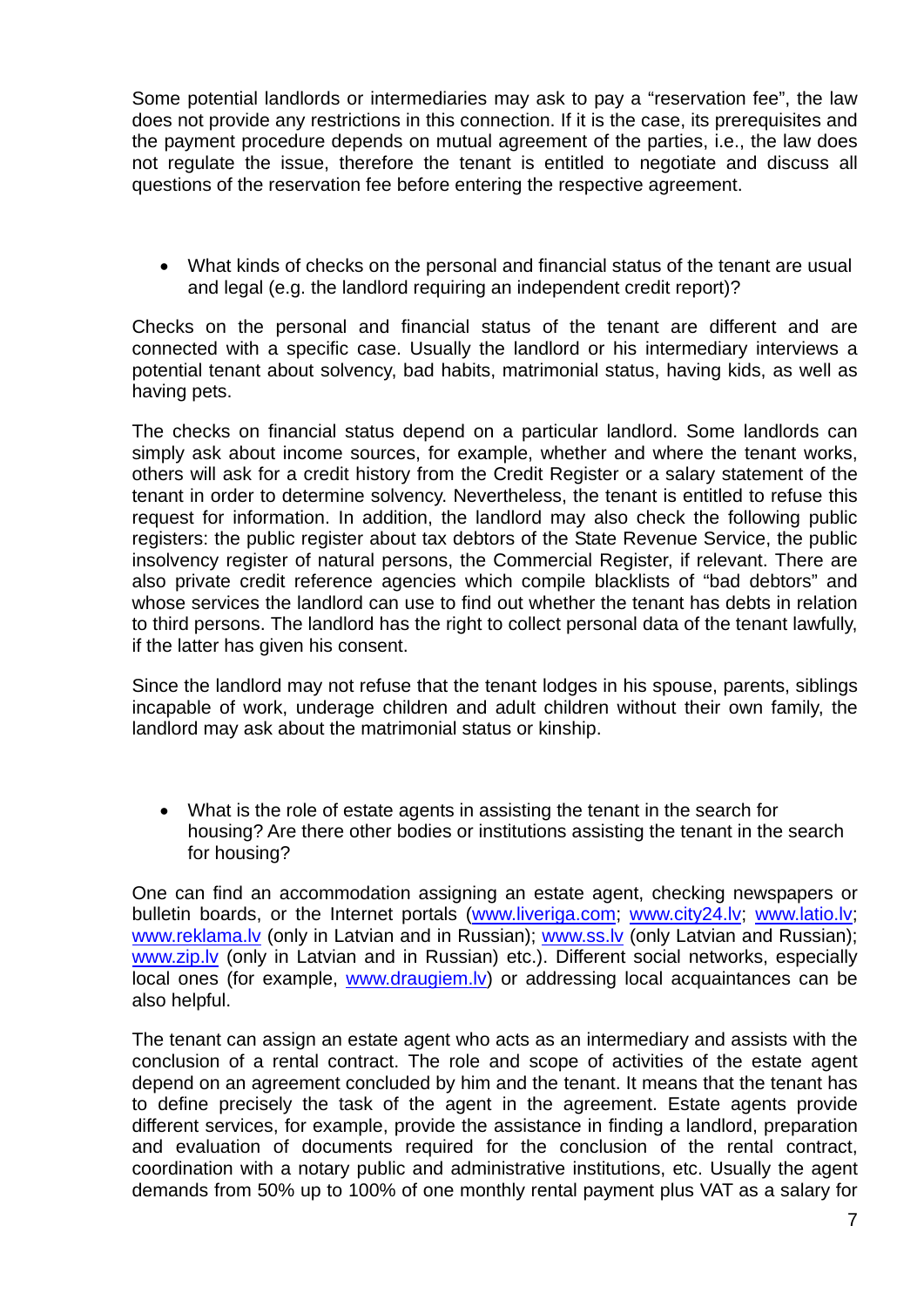his activities, however, other agreements are possible.

If you come to work or to study in Latvia, sometimes your employer or educational institution (a university, high school, etc.) may provide accommodation concluding a specific rental contract because of employment or studies when the term of the rental contract will be closely linked to the existence of respective educational or employment relations in this particular situation.

An employer or educational institution can also provide assistance in finding a private landlord (third person) who will rent a residential space. In order to be able to enjoy the protection granted by the Law on Residential Tenancy, it is advisable that the tenant instead of his employer or educational institution concludes the rental contract with the third person – private landlord.

 Are there any accessible "blacklists" (or equivalent mechanisms) of bad landlords/tenants? Is there a system for rating and labelling preferred landlords/tenants?

In Latvia there are no official "blacklists" or a system for rating and labelling preferred landlords/tenants. However, in some cases, if the debtor (landlord or tenant) owing payments or other kind of performance on basis of the rental contract and has given the prior consent, such debtor can be included in "blacklists of debtors" compiled by private companies.

## **2.2. The rental agreement**

<span id="page-7-0"></span> What are the requirements for a valid conclusion of a rental contract (is written form necessary; is registration necessary and if yes, what kinds of fees apply lawfully)?

A rental contract has to be signed in writing, no registration is necessary at the moment. To observe the rule about the written form, parties can prepare and draw up the contract themselves or they can turn to a notary public who will prepare the whole contract. Parties can also address a lawyer who will assist in drafting of the rental contract which is an optional choice; in addition, parties may ask the notary public to certify signature on the contract which means that the notary will establish identities of the parties to the contract. If there is no written contract, the court may recognize factual rental relations, but the tenant has to prove that he was using the living space in question for a longer period of time and paid rental payments to the landlord.

- What is the mandatory content of a contract?
	- o Which data and information must be contained in a contract?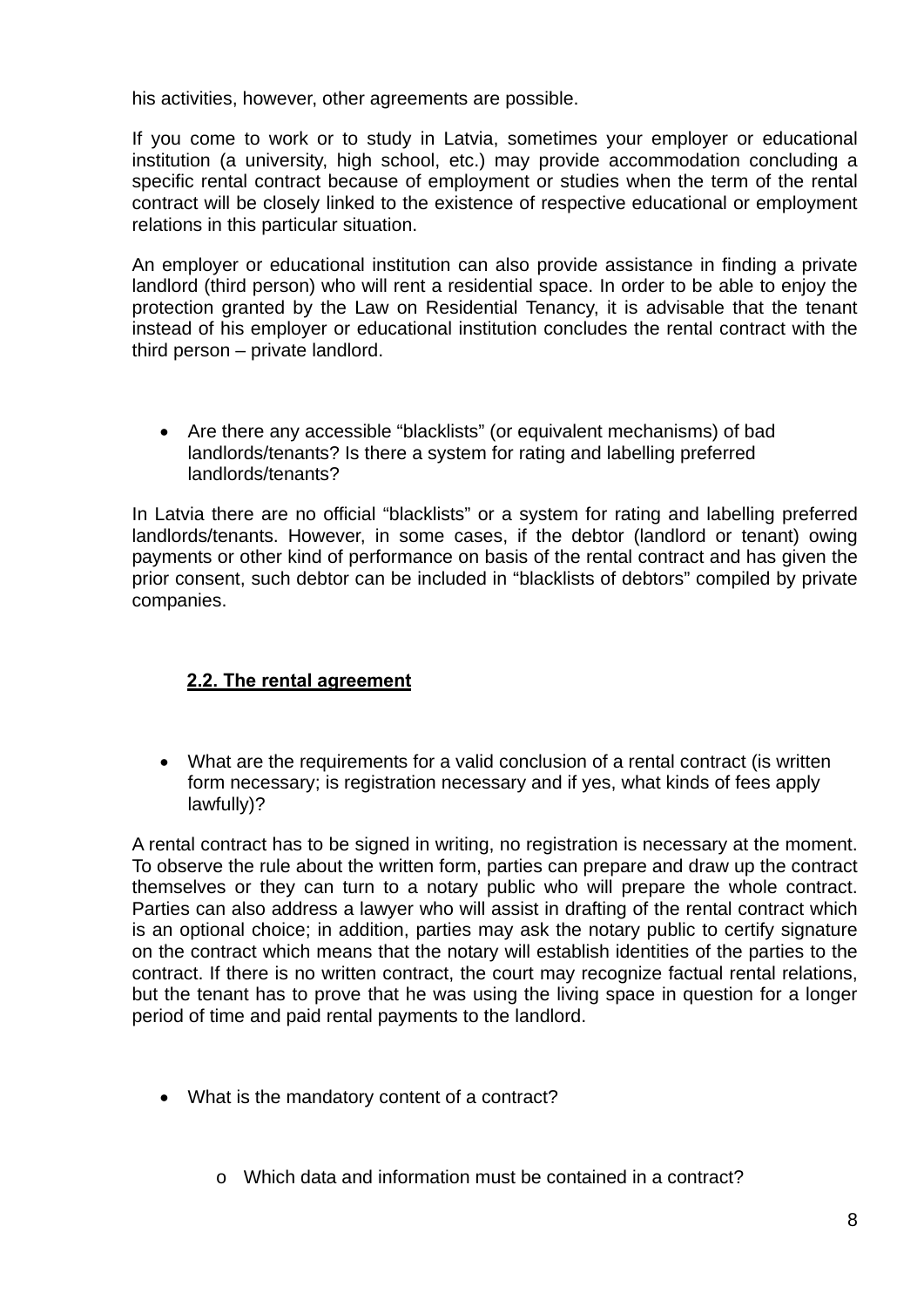While drafting the rental contract, particularly if it is prepared by private persons without involving a professional lawyer, the following information shall be included: 1) data about parties: name, surname, the personal identity number (also personal code) or date of birth and ID/Pass data, if no personal identity number exists (for natural persons); name, the registration code (for legal persons); 2) the signing date; 3) the signing place; 4) the signatures of parties; 5) the subject-matter of the contract indicating a cadastre number, an address and area of a immovable property, including furnishing, if relevant; 6) the rental payment amount, as well as its payment procedure and terms; 7) utilities provided to the tenant, the payment procedure and terms; 8) the person entitled to receive the rental payment and payments for utilities; 9) the duration of the rental contract; 10) the day of entering into force.

> o Duration: open-ended vs. time limited contracts (if legal, under what conditions?

It is possible to conclude a rental contract for a definite period of time (time limited contracts) or for an indefinite period of time (open-ended contracts). In some cases a potential landlord can indicate if he wishes to conclude a rental contract for a definite or an indefinite period of time in the advertisement. However, the choice of the option depends on the both parties involved, in other words, on their agreement.

Apart from rental contracts concluded for the duration of employment or studies, social rental contracts, i.e., contracts with public tasks are also concluded for a specific period of time.

> o Which indications regarding the rent payment must be contained in the contract?

To clarify, the Latvian law distinguishes between the rental payment and other additional payments connected with the use of the residential space (the payment of the immovable tax; the payment of the compulsory rent when a residential house is situated on a land plot owned not by the same person who owns the residential house; the payment for utilities). The tenant and the landlord may agree on different terms and the payment procedure. It has to be taken into account that freedom to agree on different contractual provisions may be limited by law (for example, the immovable tax) or a contract which the landlord has already concluded with a service provider in relation to the immovable property (for instance, contract about the centralized heating).

The basic models of the payment procedure for utilities on which the tenant and the landlord may agree are as follows: 1) the tenant pays directly to service providers; 2) the tenant transfers payments for utilities to the landlord and the latter pays to service providers. The landlord and tenant are also entitled to choose another model. In addition, the tenant living in an apartment of a multi-apartment house may be required to cover expenditures for interior lighting of spaces for the common use (a corridor, stairs, etc.), maintenance of engineering systems of the residential house and the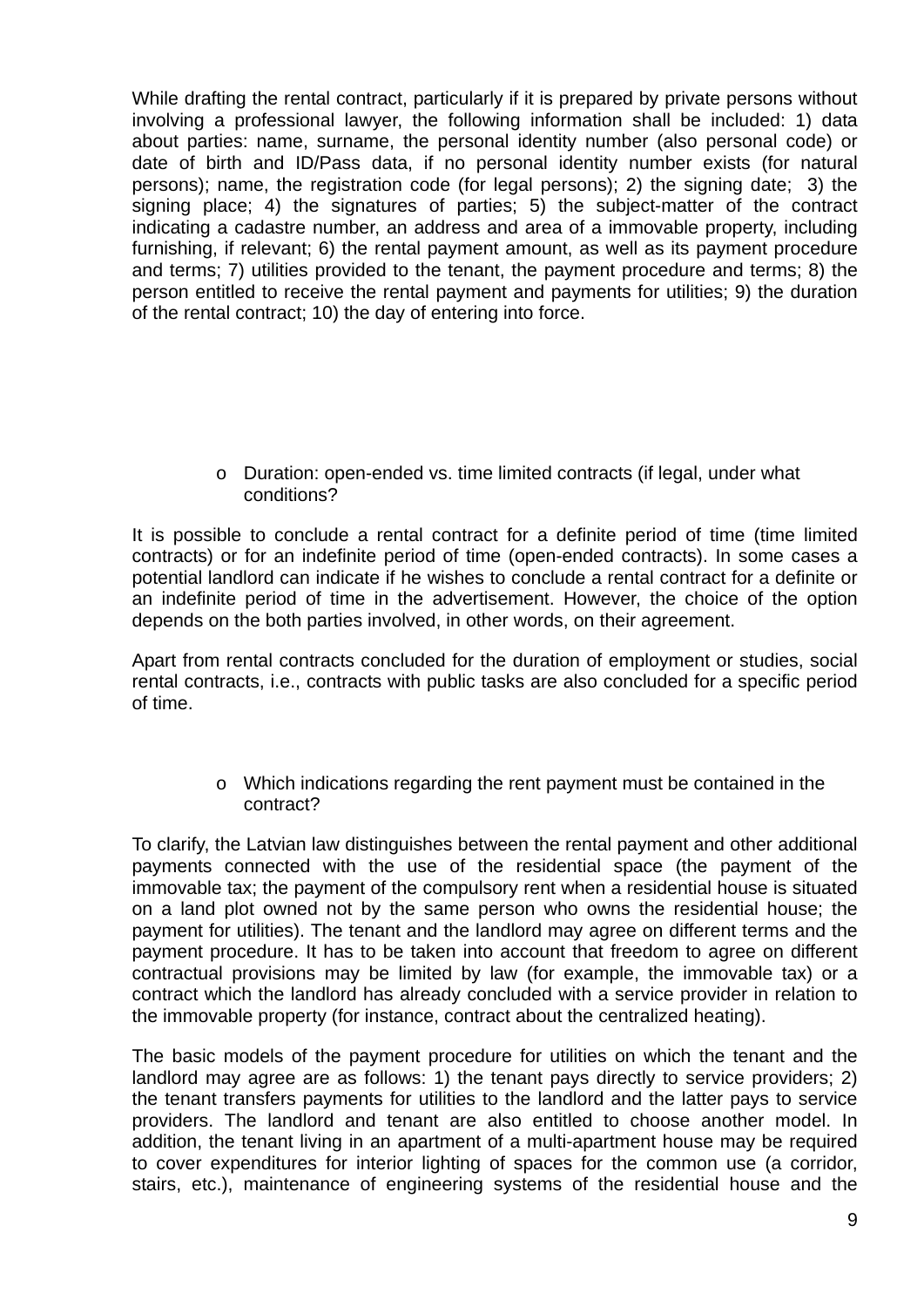difference of readings of the common water meter of the residential house and an actual water consume of all residential units of the residential house calculated proportional to the area of the apartment rented.

The person to whom the rental payment and payments for utilities must be paid, as well as the address of the place of residence (for natural persons) or the legal address (for legal persons) must be included in the rental contract. If the rental payment and payments for utilities are to be paid via a bank account, then all information which is necessary for such payment has to be specified in the rental contract.

- Repairs, furnishings, and other usual content of importance to tenant
	- o Is it legal for the landlord to shift the costs for certain kinds of repairs (if yes, which?) to the tenant?

In accordance with the law the tenant has to perform routine repairs of the subjectmatter transferred to him while the landlord is liable for capital repairs of a residential house or an apartment. Routine repairs are, for example, hanging of wallpapers, painting of ceiling, etc. However, the law is not very clear about reimbursement of expenses of the tenant in these cases; for this reason it is recommended to specify this and related issues in the rental contract. If the parties have not reached an agreement on this point, the tenant has to inform the landlord on routine repairs and acquire his consent in order to avoid misunderstandings and disputes, especially, but not limited to reimbursement and property rights on improvements of the residential space. It is important to mention that the tenant may change a layout of the residential space and rebuild it only with the consent of the landlord.

> o Is the landlord or the tenant expected to provide furnishings and/or major appliances?

Furnishing and/or major appliances are optional, except the rental contract concluded for the duration of employment or studies.

> o Is the tenant advised to have an inventory made so as to avoid future liability for losses and deteriorations (especially in the case of a furnished dwelling)?

If furnishing and major appliances are provided by the landlord, it is advisable to establish the condition of these objects by signing the transfer and acceptance deed or inventory deed, since the tenant is not liable for the natural wear and tear of the objects.

o Any other usual contractual clauses of relevance to the tenant

Usual contractual clauses of relevance to the tenant are the following: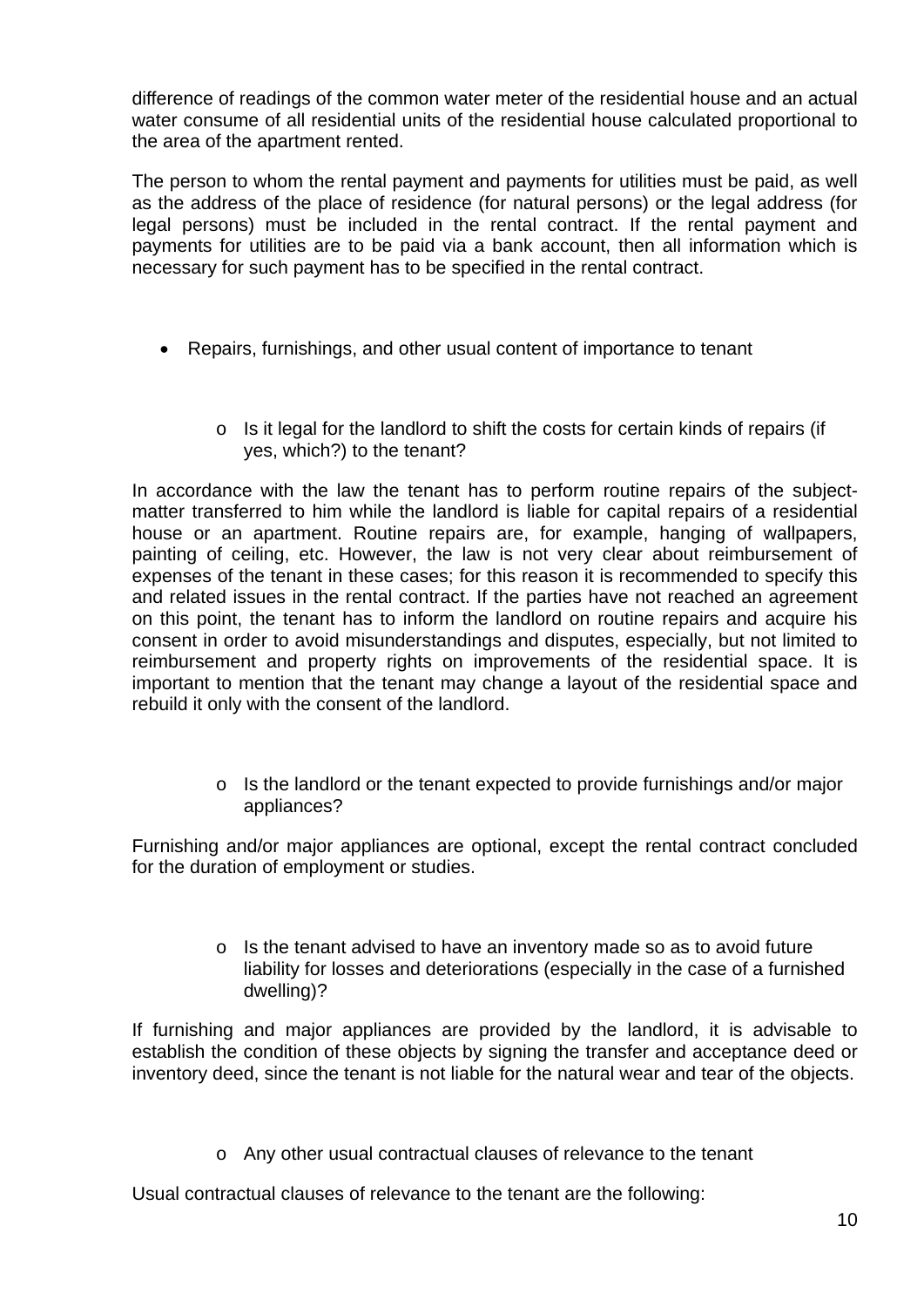- clause on the deposit amount, its allowed use and repayment
- clause on the condition of the residential space, furnishing, home appliances, etc. which usually is fixed in the transfer and acceptance deed signed by the tenant and the landlord
- clause on routine repairs and its frequency which has to be performed by the tenant
- clause on the procedure of informing the tenant about a routine examination of the residential space by the landlord, as well as its frequency
- clause on the liability of the both parties for non-performance or improper performance of the contractual obligations
- clause on the procedure of amending of the contract
- clause on the prolongation of the contract
- clause on the pre-term termination of the contract
- clauses on the prohibition to keep domestic animals or to smoke inside the dwelling.
- Parties to the contract
	- o Which persons, though not mentioned in the contact, are allowed to move into the apartment together with the tenant (partner, children etc.)?

The tenant must inform the landlord about lodging in of its family members in the sense the Law on Residential Tenancy in writing, their name, surname and personal code must be included in a written rental contract. To put it differently, all persons residing with the tenant has to be mentioned in the contract, though they are not a party to the rental contract.

A registered spouse, parents (also adoptive parents), brothers and sisters incapable of working, adult children without their own family, underage children are family members of the tenant are entitled to move in without additional conditions. Adult members of the tenant's family have the same rights and duties as the tenant does, even though only the tenant has formally entered the rental contract.

Guardians of the tenant's family members may move in and the consent of the landlord is not necessary.

All other persons, for example, partners, fiancés, grandparents, grandchildren, brothers and sisters capable of working, cousins, friends, etc. are allowed to move into the apartment together with the tenant, if the landlord has given its consent, failing which the person will unlawfully reside in the dwellings rented by the tenant.

> o Is the tenant obligated to occupy the dwelling (i.e. to use as tenant's primary home)?

The tenant, his family members or other natural persons who occupy lawfully the residential dwelling are not obliged to use the dwelling as a primary home (residence), their right to use the dwelling is not terminated if the tenant is absent.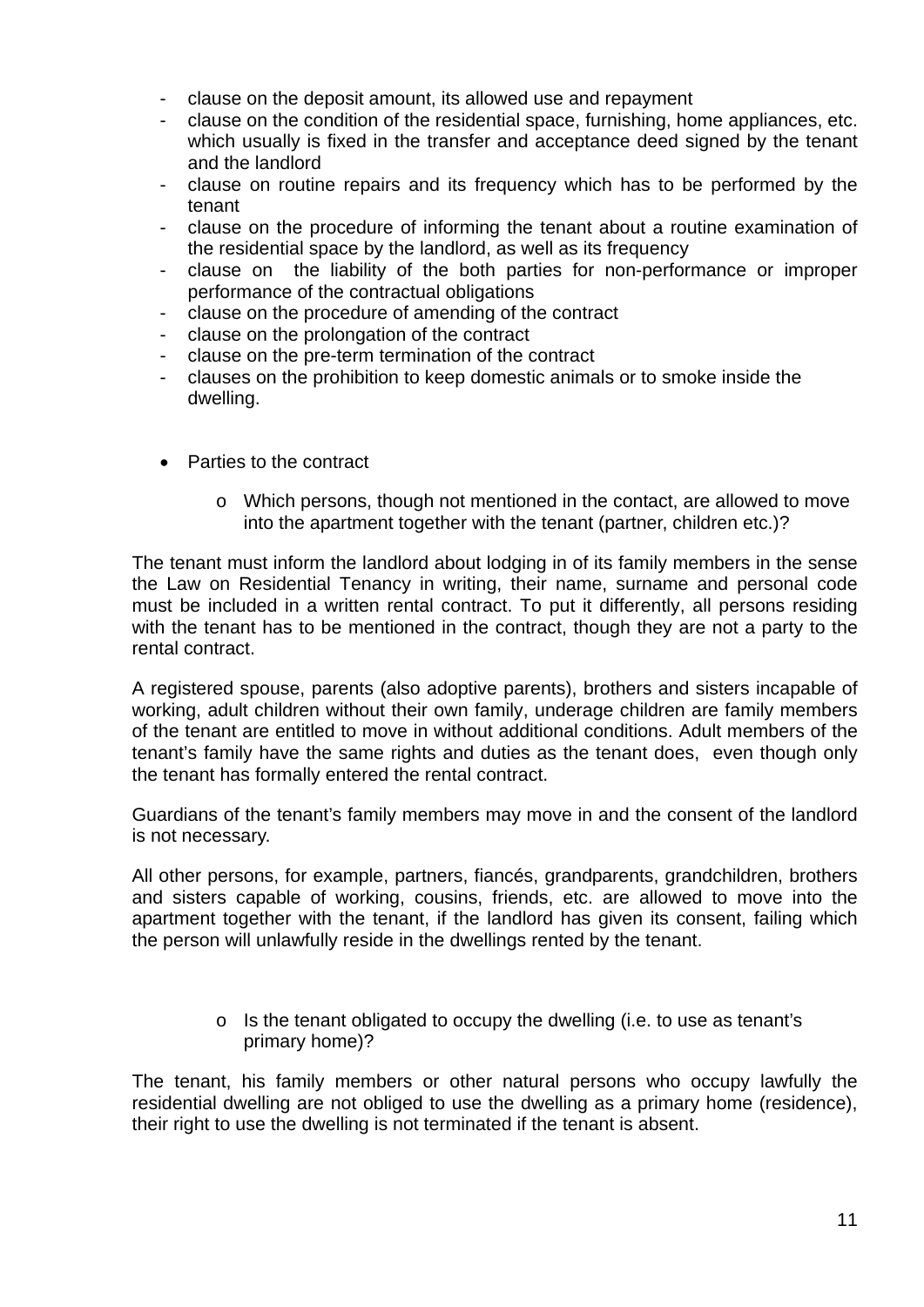- o Is a change of parties legal in the following cases?
	- divorce (and equivalents such as separation of non-married and same sex couples);

In case of divorce a former wife or husband remains a family member of the tenant in the meaning of the Law on Residential Tenancy. Non-married couples or same sex couples are not legally recognized in Latvia, though these persons may lawfully reside together with the tenant if the landlord has consented to it. It is also thinkable that such couples enter the rental contract together as the tenant, and then there will be two persons on the side of the tenant. When personal relations are terminated, former family members or other persons who moved in together with the tenant are entitled to continue to use the dwelling, if the legal grounds for their eviction established by law do not exist.

> apartments shared among students (in particular: may a student moving out be replaced without permission of the landlord);

The issue whether a student moving out may be replaced by motion of the other students can be regulated by an agreement of parties, because the law does not contain mandatory rules about this question. On the other hand, such clause is not mandatory.

• death of tenant;

In case of death of the tenant, a tenant's adult family member in the meaning of the Tenancy Law is entitled to become a party of the rental contract instead of the tenant without changing the provisions of the previous rental contract, if all other adult family members residing in the same residential space agree thereto.

• bankruptcy of the landlord;

If the landlord is insolvent, but has concluded a rental contract before insolvency which does not cause losses to the landlord or his creditors, the rental contract will be usually continued by the insolvency administrator. At the same time the landlord, although he formally owns a residential space, may not enter new rental contracts after initiation of insolvency proceedings, because this right is granted to the insolvency administrator who may conclude such agreement.

> o Subletting: Under what conditions is subletting allowed? How can an abuse of subletting (when the tenant is offered not an ordinary lease contract, but only a sublease contract) be counteracted?

Subletting is a contract granting use of a residential property for non-commercial purposes, in Latvia there are two types of subletting: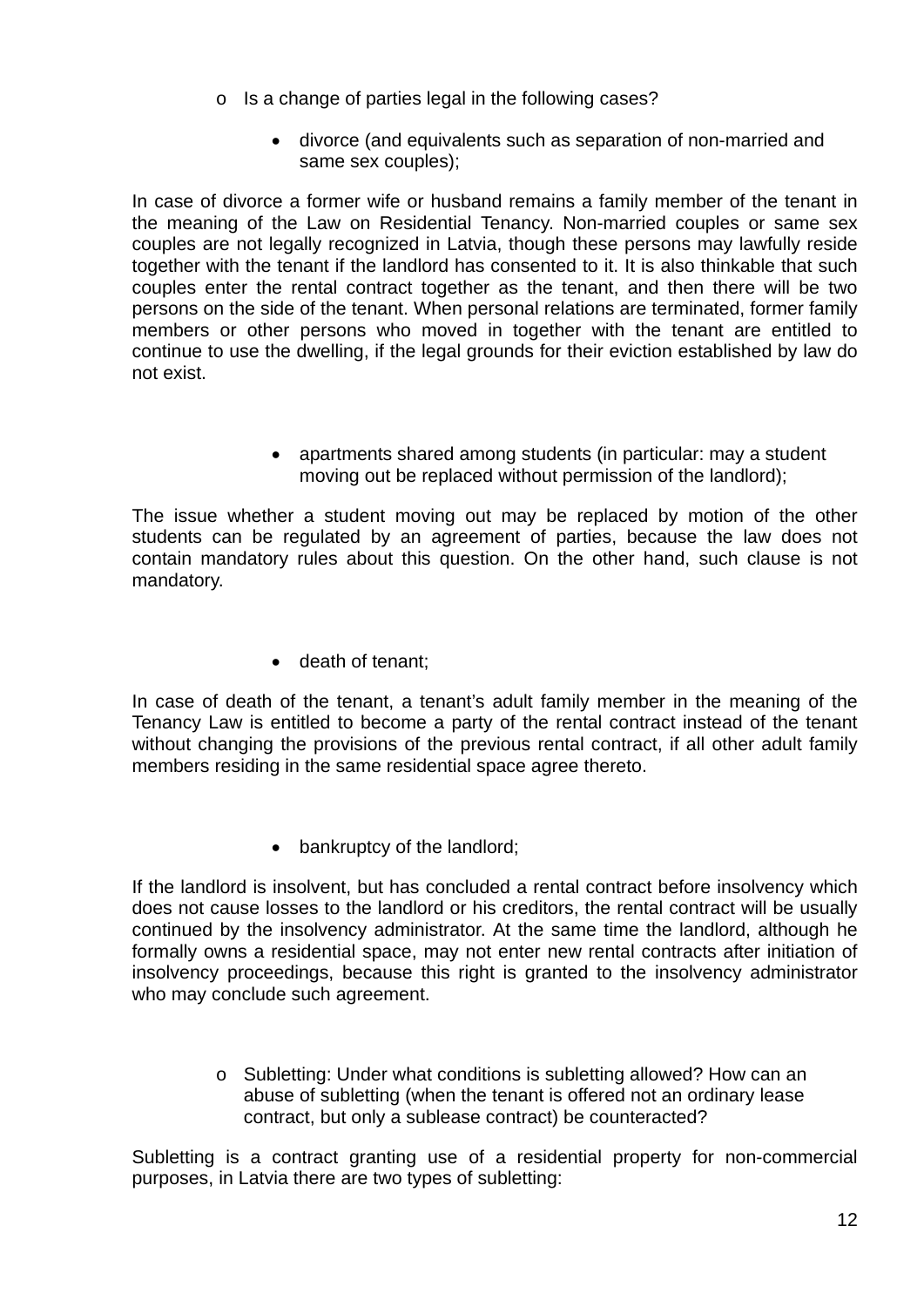1) The landlord lives in the same premises together with the tenant (hereinafter referred to as subletting of the first type)

2) The tenant enters the sub-rental contract (hereinafter hereinafter referred to as subletting of the second type).

In case of subletting of the first type the landlord enters the sub-rental contract, but in the second case the (first) tenant - a sub-rental contract under the consent of the landlord and the tenant's adult family members occupying the same residential space together with the tenant. Normally the consent is given before the contract's conclusion. The sub-tenant has already no right to rent the subject-matter of its contract to a third person in the both cases. The sub-rental contract is to be concluded in writing. Information (name, surname and personal identity (also personal code) number) of all persons lawfully residing together with the sub-tenant shall be included in the sub-rental contract within three days after their moving in.

Subletting is not possible in rental contracts with the subject-matter owned by the state or a local municipality concluded because of employment or studies, as well as in cases of social rent.

If the landlord offers not an ordinary rental contract, but a sub-rental contract, the subject-matter of the contract has to be examined, in particular, whether the matter concerns subletting of the first type because in this particular case law mandatory provides to sub-rent the living premises. If the case relates to subletting of the second time, in addition, it has to be examined whether the rental contract is fictive or its aim is to evade law. If the answer is positive, the only possibility to protect self is to bring a court action, asking the court to declare the rental contract void because of its fictive nature or law circumvention.

o Does the contract bind the new owner in the case of sale of the premises?

The contract binds the new owner in the case of sale of the premises, if alienation is voluntary. There are specific provisions regarding auctions if the court bailiff sells the property because of debts and alienation takes place against the will of the owner (landlord). If the rental contract in question had been concluded

- Before the court bailiff has started debt recovery, the contract is valid, unless it is fictive or its aim is to evade law
- After the debtor (landlord) has received the notification of the court bailiff about the auction, but before the respective mark (Latvian: *piedziņas atzīme)* has been entered in the Land Book, the contract is valid, if the tenant had not known about the debt recovery and auction, otherwise the contract is void
- After the mark mentioned above has been entered, the contract is not binding for the creditor selling the property in the auction and the acquirer of such property, what means that the new owner may freely terminate the rental contract.
- Costs and Utility Charges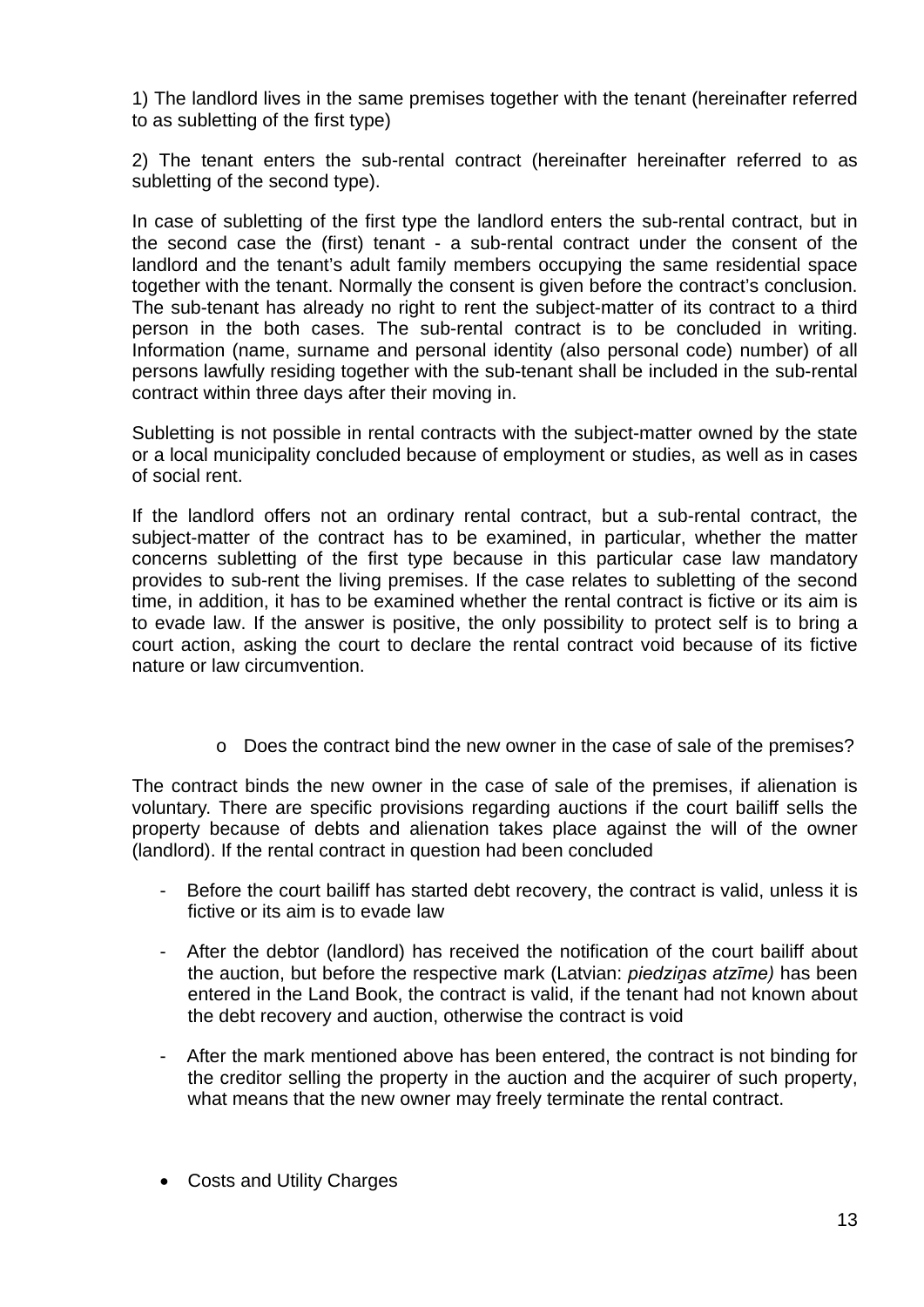$\circ$  What is the relevant legal regulation of utilities (i.e. the supply of water, heating and electricity)? Must the landlord or the tenant conclude the contracts for provision of utilities?

The utilities provided under the rental contract may be divided in the following groups:

- The basic utilities are inseparably related to use of the residential space (heating, cold water, sewerage and removal of waste);
- The auxiliary utilities are all other services (hot water, gas, electricity, garage, parking place, etc.)

The idea is that in case of cutting off of the auxiliary services the tenant can continue to live in the dwelling; in addition, the law states that the tenant may decline future use of the auxiliary services (utilities) by notifying the landlord in writing two weeks in advance, however, the tenant may not refuse to receive the basic services. Other additional circumstances shall be observed as well, for instance, it could be practically impossible to decline provision of electricity in the multi-apartment house. If the tenant rents an apartment in a residential house, a manager of the residential house has to conclude agreements regarding the basic utilities (heating, cold water, sewerage and removal of waste), the auxiliary services and a compulsory lease agreement, if relevant. In other cases, either the landlord or the tenant may conclude the contracts for provision of utilities.

> o Which utilities may be charged from the tenant by the landlord? What is the standard practice?

The landlord may charge all utilities which the tenant agreed to receive. As indicated, the tenant is not entitled to refuse from the basic services, but a range and types of the auxiliary services may be freely determined by the parties of the rental contract.

The tenant may pay directly to service providers or to the landlord, who then pays to service providers, unless the landlord and the tenant agreed on another procedure.

> o Is the tenant responsible for taxes levied by local municipalities for the provision of public services (e.g. for waste collection or road repair)?

The tenant has to pay the immovable tax levied by local municipalities.

o Is it lawful to shift condominium costs, and if yes, which ones, onto the tenant (e.g. housekeeping costs)?

It is lawful to shift condominium costs; however, the tenant has to cover not all expenses, but only the following costs: the residential house's sanitary and technical maintenance, as well as management and service personal costs. To mention, at the moment the tenant has to cover only those costs which have already occurred.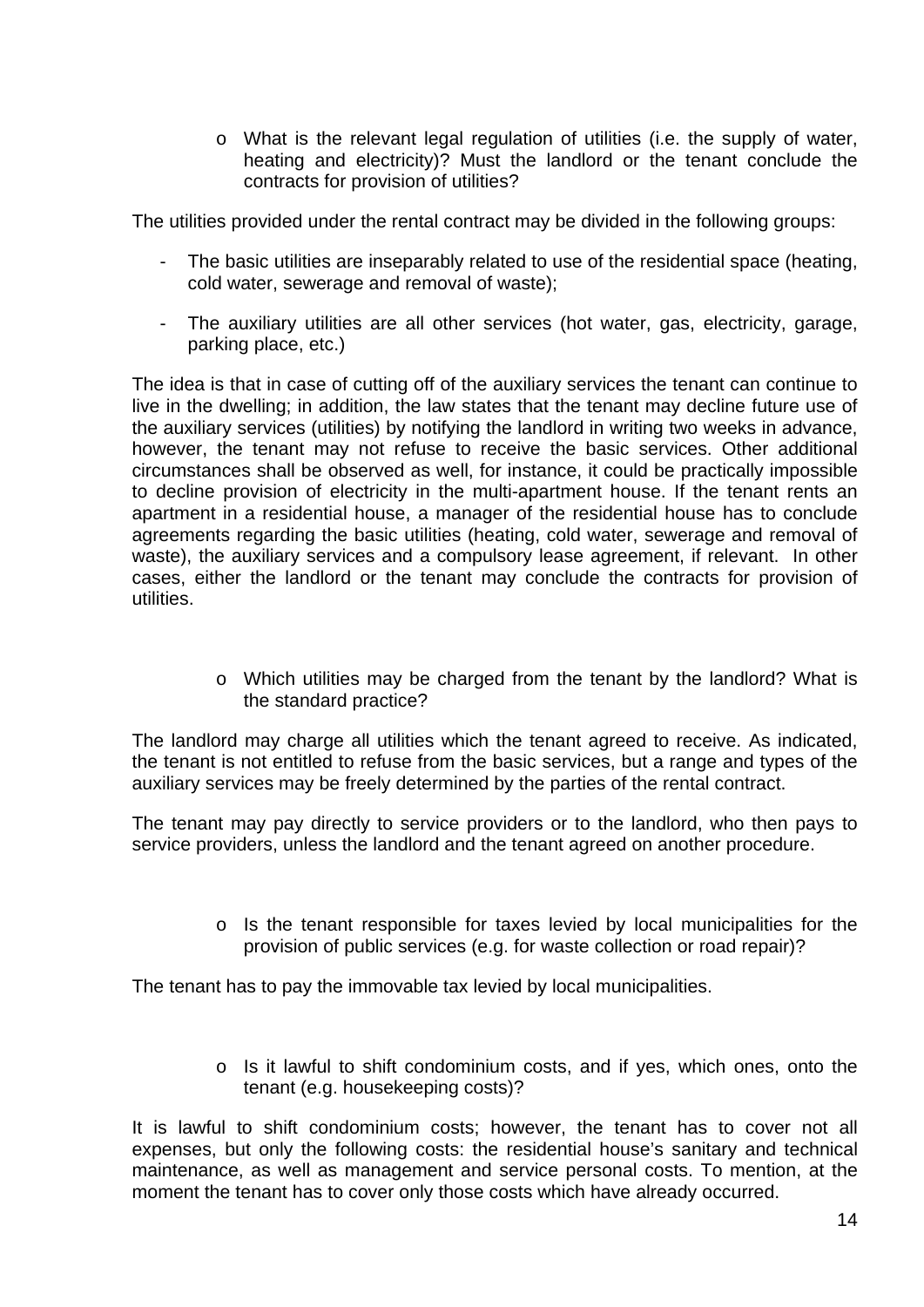- Deposits and additional guarantees
	- o What is the usual and lawful amount of a deposit?

An amount depends on the agreement of parties in cases of private renting. The usual amount is equal to the two or three amounts of the rental payment agreed with the tenant. When the State or a local municipality concludes a rental contract without public tasks, an amount of the deposit may not exceed the amount of a twelve-month rental payment for the residential space. If the matter concerns social rent, when a local municipality has to provide assistance in solving apartment matters, the deposit may not be required at all.

> o How does the landlord have to manage the deposit (e.g. special account; interests owed to the tenant)?

The landlord has to manage the deposit reasonably and carefully. All important issues, for example, the question how exactly the landlord have to manage the deposit are determined by a mutual agreement. If there is no particular agreement, however, the landlord has to return the deposit in full or in part, interest shall be paid, if parties have agreed on this issue and the landlord has used the deposit for his interest.

o Are additional guarantees or a personal guarantor usual and lawful?

Additional guarantees (surety, pledge of movables, contractual penalty, and earnest money) may be asked and depend on a particular case and/or a mutual agreement. The parties are entitled to contract on or several guarantees in addition to the deposit.

o What kinds of expenses are covered by the guarantee/ the guarantor?

The security deposit serves as a guarantee for rental payments, payments for utilities and losses.

## <span id="page-14-1"></span><span id="page-14-0"></span>**3. During the tenancy**

## **3.1. Tenant's rights**

• Defects and disturbances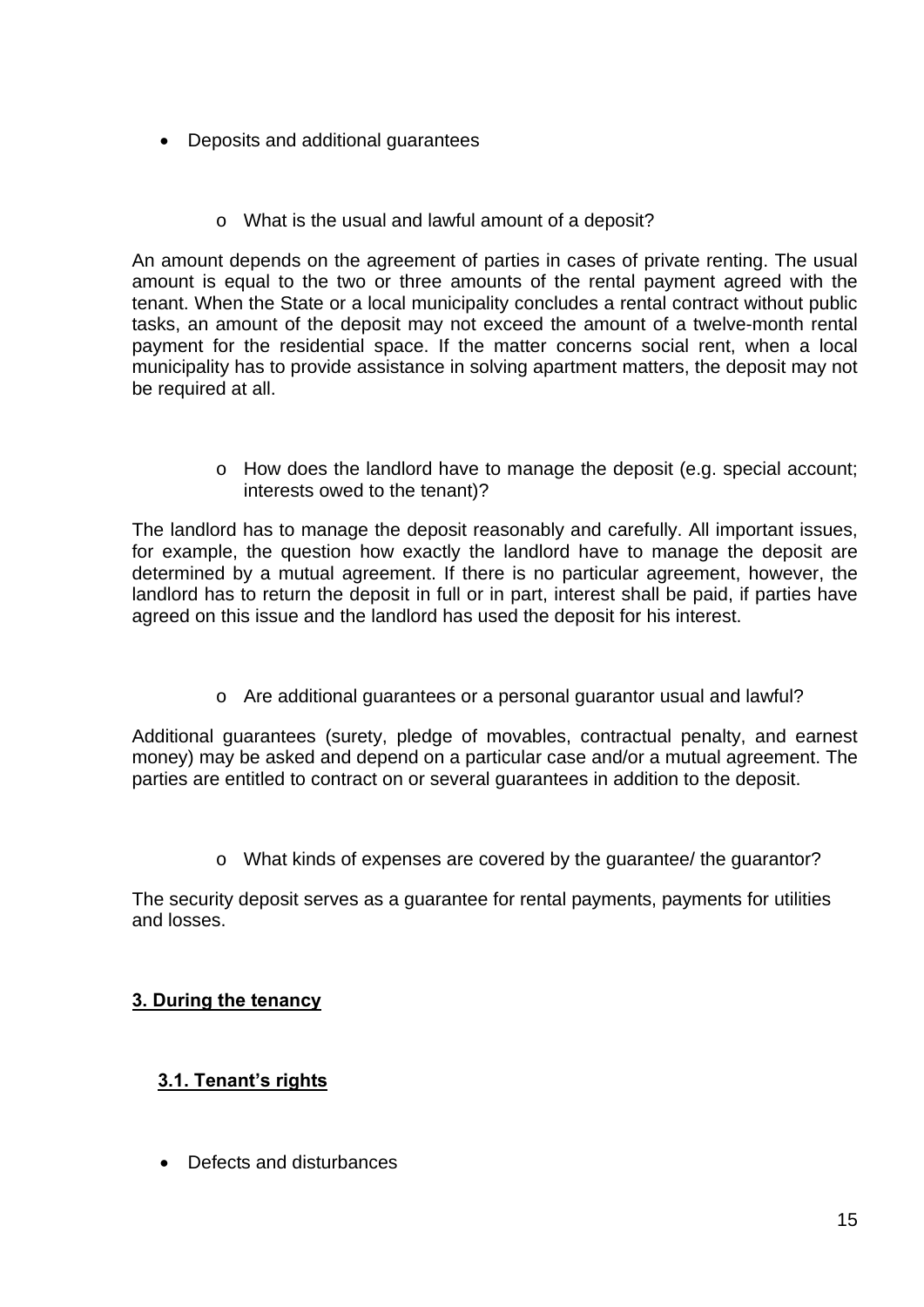o Which defects and disturbances are legally relevant (e.g. mould and humidity in the dwelling; exposure to noise e.g. from a building site in front of the dwelling; noisy neighbors; occupation by third parties)?

Defects can differ; we can distinguish between legal and actual defects, as well as essential and minor defects. The defect is legal if a third person has such real, personal or other right on the property rented, that as a result of the exercise of these rights the tenant is disturbed and cannot not use the property in full or its significant part. Third persons or parties occupying dwelling will constitute a legal defect.

As regarding material defects, the landlord is responsible that the property has no hidden defects, including such defects which the landlord was not aware of, as well as the property has all the good features which are usually presumed or positively warranted by the landlord. The landlord is also liable for defects which the landlord has not knowingly disclosed to the tenant. Furthermore, the property shall have no defects which the landlord has declared to be non-existent. The property has to be transferred to the tenant together with all its appurtenances, utilities, etc. and in such state that the tenant had the right to expect or that have been agreed in the rental contract. However, the landlord is only responsible for the defects existed before entering into the rental contract. Additionally, the defect has to be essential, i.e., to hinder use of a property in full or of its main part.

Mould and humidity in the dwelling would mean that the residential dwelling is not fit for rent, i.e., does not comply with the mandatory construction and hygiene requirements, be suitable for long-term human accommodation, as well as for placing household items, therefore may not be rented out.

Generally speaking, the exposure of the house to noise from a building site in front of the house or are noisy neighbours will be a defect of the residential space, if the landlord has declared them to be non-existent or warranted that no building works are planned/neighbours are quiet. Noise will not be considered as a defect in other cases, not to mention, there are public law rules regulating issues about maximum allowable noise in the both cases, if a person violates these legal provisions an administrative fine be imposed.

> o What are the tenant's remedies against the landlord and/or third parties in such situations (e.g. unilateral rent reduction vs. rent reduction to be allowed by court; damages; "right to cure"  $=$  the landlord's right to repair the defect; the tenant first repairs the defect and then claims the costs from the landlord)

First of all, the tenant has to check the rental contract, whether and, if yes, then what exactly provisions the contract contains regarding a possible liability of the landlord for different defects. When the contract does not comprise any remedies in this connection, the responsibility shall be established on the basis of law as follows:

If the landlord is responsible for the defects, the tenant is entitled to ask the landlord to: recalculate (usually reduce proportionally) the rental payment and the payments for services (utilities) for a time of delay services (utilities) for a time of delay; claim back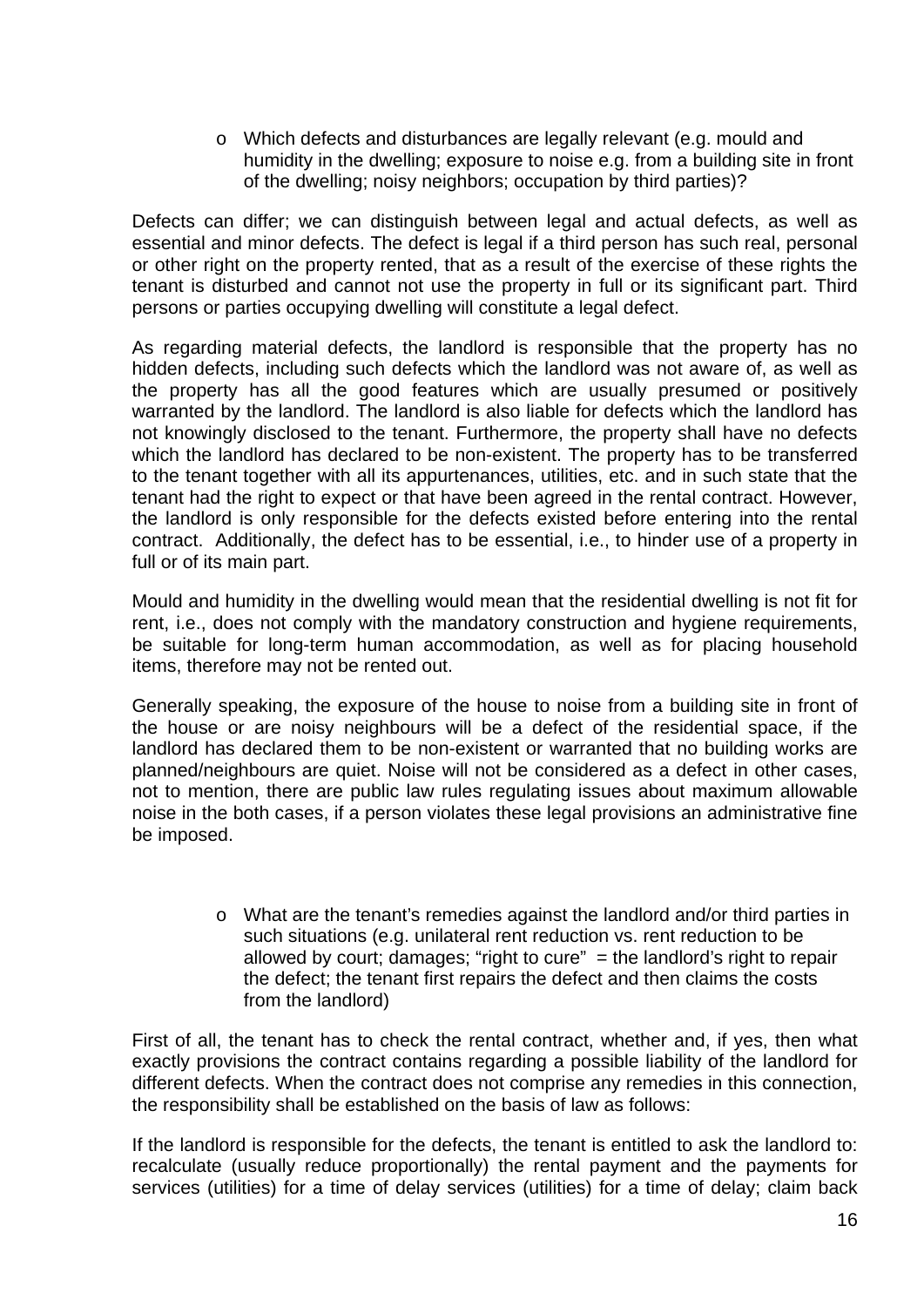already paid rental payments, if delay happened (disputable); refuse the performance of the rental contract, i.e., retain payments which have to be made under the contract until the dwellings are transferred (disputable); compensate losses occurred unless they are not covered by the previous legal means; terminate unilaterally the valid rental contract, if the landlord delays the transfer of the property for so long that the tenant is no more interested in acquiring it for use (disputable); pay contractual penalty, insofar as it has been agreed for non-performance or delayed performance; pay earnest money, insofar as it has been agreed.

Unilateral actions are not allowed, if the contract does not grant such rights, for example, in cases when the landlord does not agree and undertakes no actions to cure the defect. If a dispute arises, the court resolves it.

If the previous tenant refuses to clear and hand over the premises, the new tenant has no legal means which he could use against the former tenant, although the new tenant may use the legal remedies against the landlord which are indicated above.

- Repairs of the dwelling
	- o Which kinds of repairs is the landlord obliged to carry out?

The landlord must perform capital repairs of the residential house (residential space). The capital repairs means repairs of the constructional elements, engineering and communications systems of the residential house or residential space.

> o Does a tenant have the right to make repairs at his own expense and then deduct the repair costs from the rent payment?

The landlord and the tenant may agree that the tenant performs the necessary capital repairs or fully or partially covers the costs thereof. The question about reimbursement of expenses is not clearly regulated by law, if no agreement has been reached, but the tenant repaired the residential house instead of the landlord. For this reason, it is recommendable to inform the landlord in prior and receive his consent to performing capital repairs, as well as to negotiate the question about reimbursement of expenses, concluding an additional agreement, preferably (but not mandatory) in writing.

• Alterations of the dwelling

Since this question is not regulated by law indisputably and clearly, the issue shall be primarily regulated by the rental contract. If the agreement has not been concluded, the tenant shall notify the landlord about proposed alterations, in writing and by a registered mail, if possible, in order to preserve evidence for the case of a possible dispute. If the landlord has consented the tenant may make changes to the dwelling. To add, it is advisable to conclude an additional agreement or to amend the rental contract in writing in this regard.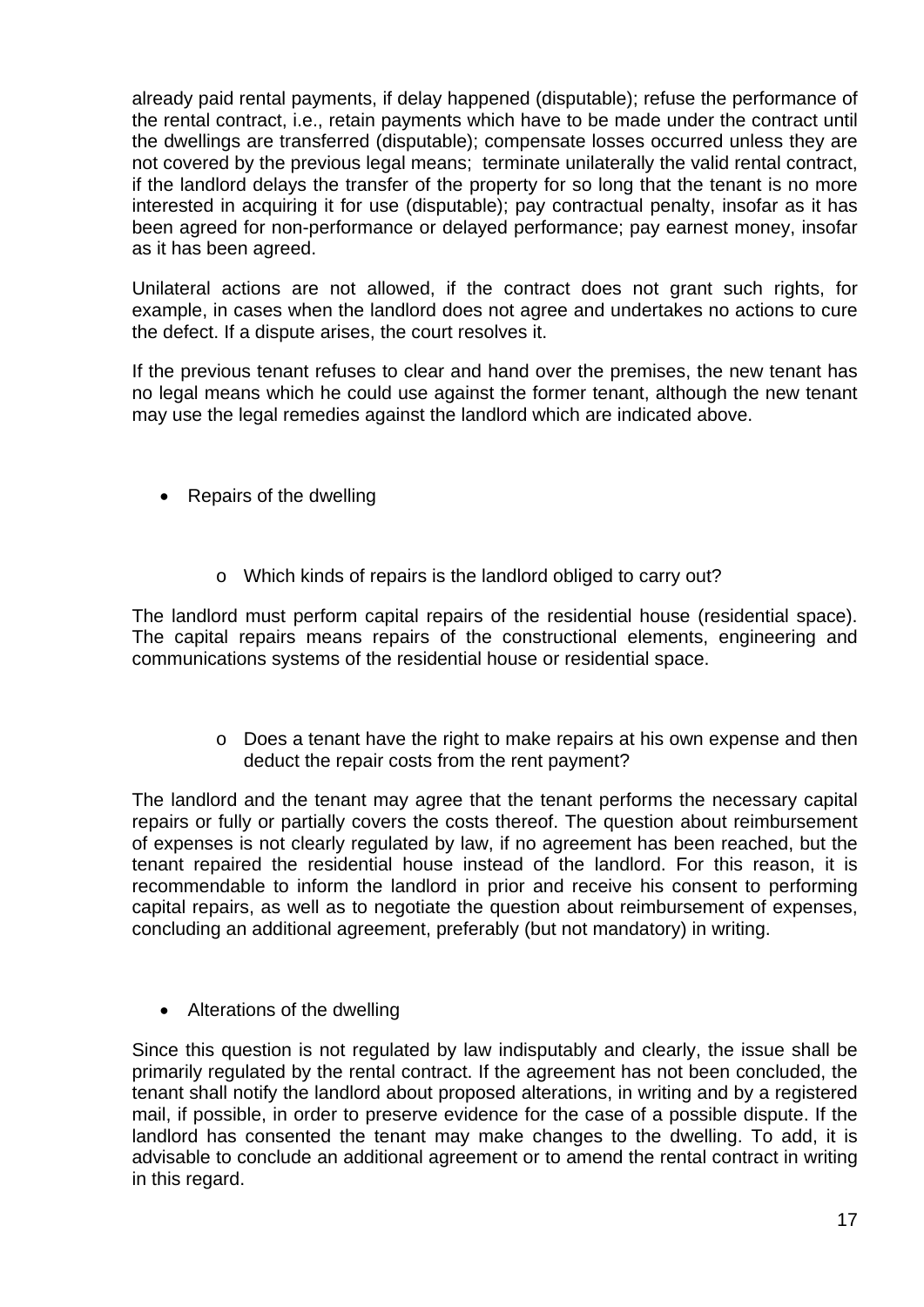o Is the tenant allowed to make other changes to the dwelling?

The tenant is allowed to make other changes to the dwelling after the landlord has agreed to these changes.

> • In particular, adaptations for disability (e.g. building an elevator, ensuring access for wheelchairs etc.)

This may be only done with the consent of the landlord.

Affixing antennas and dishes

Affixing antennas and dishes are allowed upon the consent of the landlord.

• Repainting and drilling the walls (to hang pictures etc.)

Normally, it will be determined by a mutual agreement, that is, by the rental contract. If repainting is a part of routine repairs, the tenant is responsible for routine repairs under the Law on Residential Tenancy. Minor changes, for instance, drilling the walls if there is no contractual prohibition for this, will be allowed.

- Uses of the dwelling
	- o Are the following uses allowed or prohibited?
		- keeping domestic animals, producing smells, receiving quests over night fixing pamphlets outside

There are various administrative provisions which relate to keeping animals, producing smells and sounds, fixing pamphlets outside etc. Upon the landlord's consent, all these things are allowed, if mandatory provisions of public law are observed. Nevertheless, the tenant may not disturb other persons making it is impossible for them to reside together with the tenant in the same house or apartment, keeping animals, producing smells and sounds etc.

• small-scale commercial activity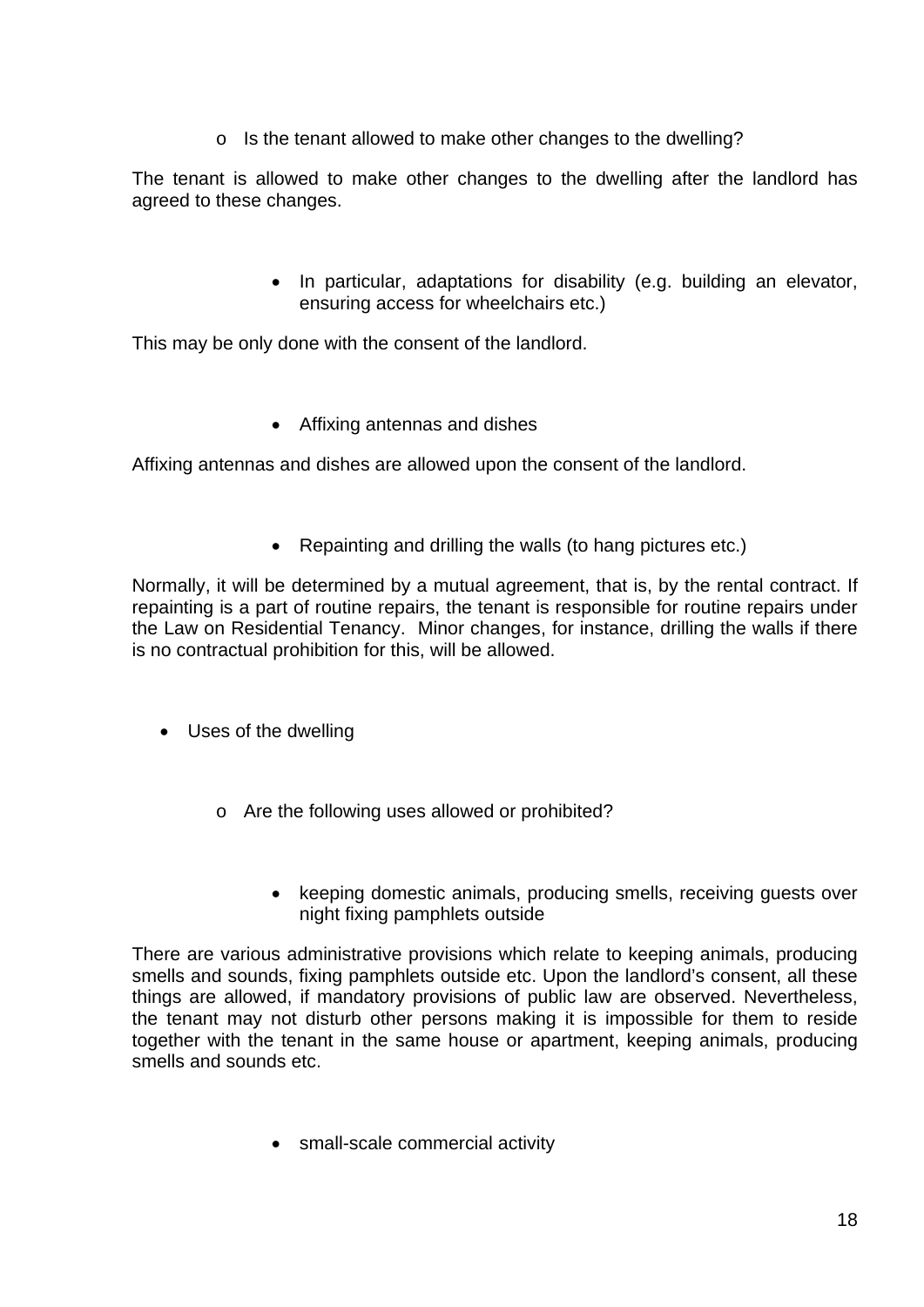The Latvian Law on the Residential Tenancy does not recognize mixed, i.e., residence and commercial rent contracts; using of living dwellings for purposes other than living can lead to termination of the rental contract. However, it is disputable, insofar the landlord and the tenant may derogated from the legal provision that the space can be used for small-scale commercial activity by a mutual agreement. Therefore, it is advisable only to agree on residential use.

## **3.2. Landlord's rights**

• Is there any form of rent control (restrictions of the rent a landlord may charge)?

<span id="page-18-0"></span>Article 11 of the Law on Residential Tenancy stipulates that rent consists of residential house (space) maintenance expenses and profit. Please note that all other payments which are not residential house maintenance expenses and profit, though they are agreed or have to be made because of law, are not rent in the meaning of the Law on Residential Tenancy. Rent control as the determination of the highest possible rental payments in relations of two private persons does not exist in private renting in Latvia. Nevertheless, law stipulates which expenses of house maintenance may be shifted to the tenant (sanitary, technical maintenance of the residential house, management personal expenses etc.), the list of the expenses set by law may not be extended by the landlord, even though the tenant agrees. Othe other hand, the principle of freedom of contract applies to the second part of rent which is profit, therefore parties may freely agree on an amount of this part of rent.

- Rent and the implementation of rent increases
	- o When is a rent increase legal? In particular:
		- Are there restrictions on how many times the rent may be increased in a certain period?

In Latvia rent increase may take place, if a rental contract contains the respective clause, which shall be examined in order to tell whether increase is allowed; how many times rent may be increased; after what time the next increase may follow. If the parties have not agreed on the latter issue, i.e., after what time ordinary rent increase may happen, the next increase may take place in six months after the previous increase.

> • Is there a possible cap or ceiling (fixed by statute or jurisprudence) which determines the maximum rent that may be charged lawfully?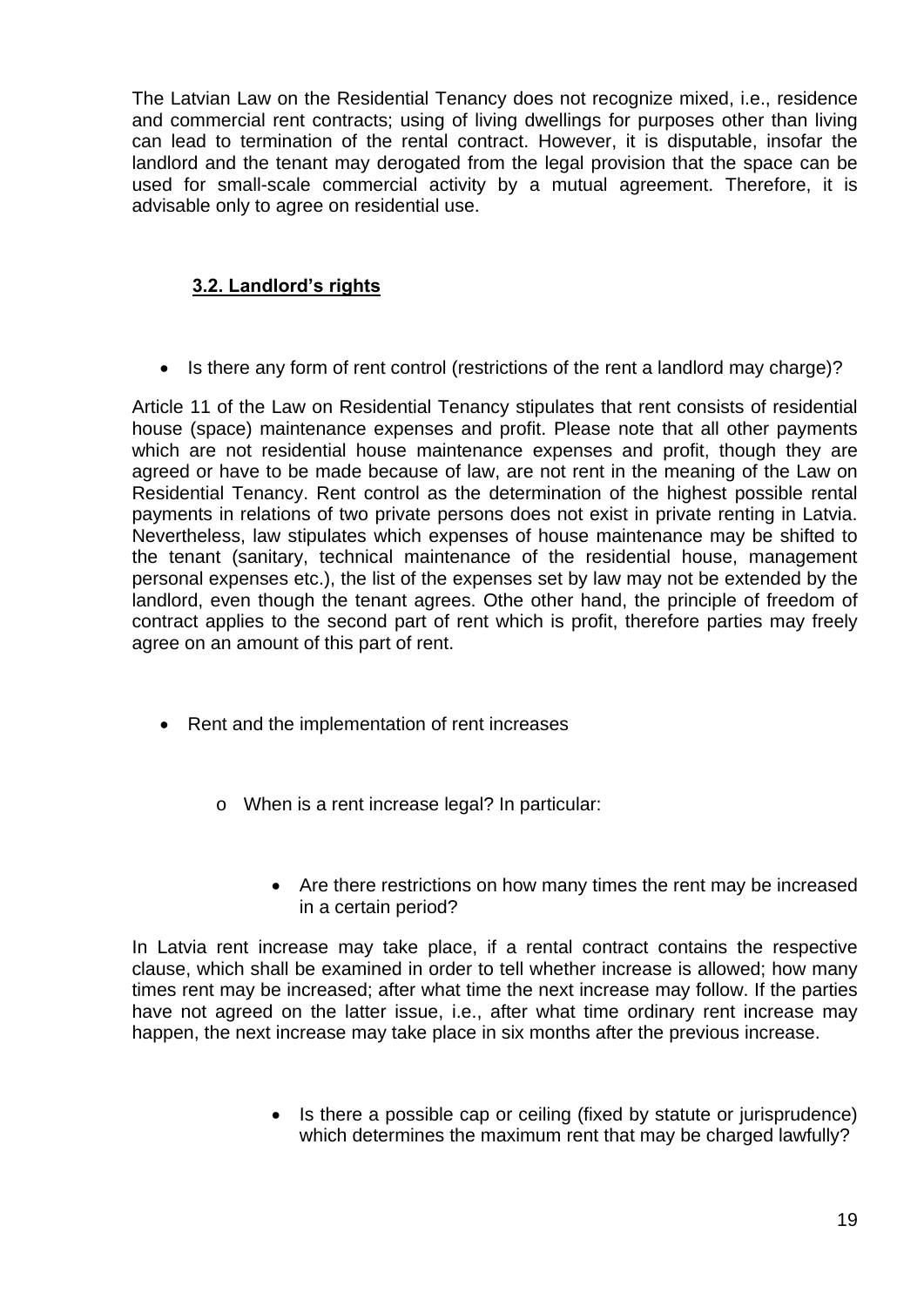There is no possible cap or ceiling (fixed by statute or jurisprudence) which determines the maximum rent that may be charged lawfully since it depends on circumstances of a specific case.

> o What is the procedure to be followed for rent increases? To what extent can the tenant object to a rent increase?

The landlord must notify the tenant of ordinary rent increase six months in advance unless parties agreed otherwise. The financial justification of the rental payment increase shall be specified in the notification. The goal of the notification is to provide timely and appropriate information on new contractual terms and conditions to the tenant so that he can decide whether to agree with rent increase. The tenant has to notify the landlord within six months from the day of the receipt of the notification, if he agrees with the proposed new amount of rent, otherwise it will be presumed that the tenant has consent to rent increase. The tenant can object to the financial justification of increase and the court settles all disputes connected with rent increase. It will be also assumed that the tenant has agreed, if the tenant starts paying the new increased amount. After the consent has been given or presumed, the tenant may not withdraw it.

- Entering the premises and related issues
	- o Under what conditions may the landlord enter the premises?

This issue is not regulated by law; hence it depends on a mutual agreement of parties.

o Is the landlord allowed to keep a set of keys to the rented apartment?

This issue is not regulated by law and depends on a mutual agreement of parties.

o Can the landlord legally lock a tenant out of the rented premises, e.g. for not paying rent?

The landlord may not legally lock a tenant out of the rented premises, e.g. for not paying rent.

> o Can the landlord legally take or seize a tenant's personal property in the rented dwelling, in particular in the case of rent arrears?

The landlord may obtain actual control over movables which the tenant has placed in the dwellings, for example, by taking away them. The landlord has this right, if a claim or claims: rental payments owed and any other claim - arise from a rental contract. The landlord may keep the property of the tenant until his claim is satisfied; at the same time the landlord has no right to sell the tenant's personal property.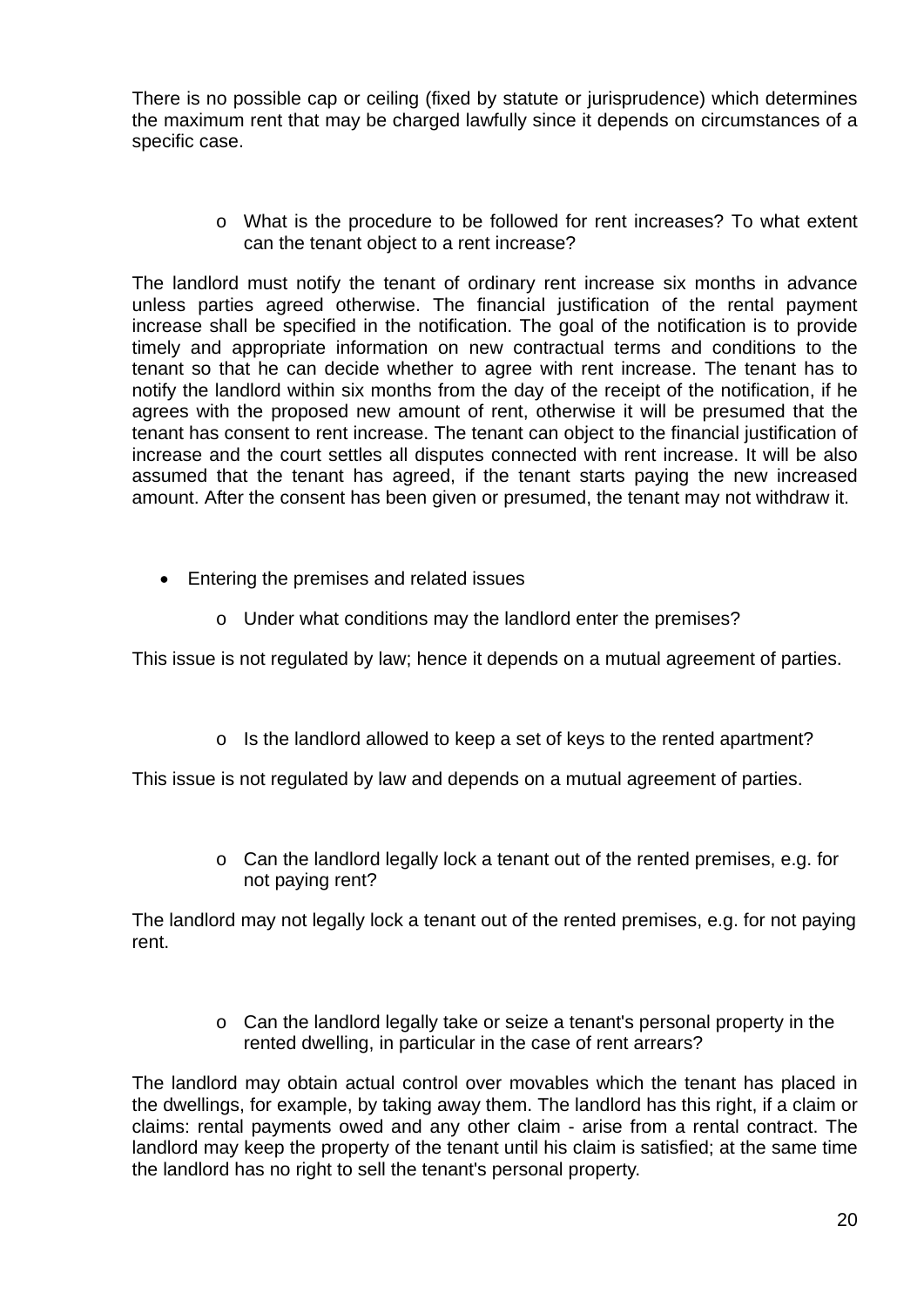## <span id="page-20-1"></span><span id="page-20-0"></span>**4. Ending the tenancy**

## **4.1. Termination by the tenant**

• Open ended contract (if existing): under what conditions and in what form may the tenant terminate the tenancy?

The tenant may terminate the rental contract at any time, notifying the landlord thereof in writing one month in advance (Article 27 of the Law on Residential Tenancy). The tenant can deliver the notice personally, by post, as well as by a registered mail, besides the tenant may ask the court bailiff or by the notary public to deliver the notice. The court bailiff can be asked, if the landlord (unlawfully) refuses to receive the notice, however, the place of residence of the landlord has to be known in this case. The notary may deliver the notice of termination to the landlord in person or send by post as a registered mail, one of the advantages of this particular delivery method is that, if the residence of the landlord is unknown, then the notary publishes the notice in the official paper *Latvijas Vēstnesis*.

 Under what circumstances may a tenant terminate a tenancy before the end of the rental term (e.g. unbearable neighbours; bad state of dwelling; moving for professional reasons)?

The legal rule - Article 27 of the Law on Residential Tenancy – does not impose any limitation except the written notice mentioned above and one months term.

 May the tenant leave before the end of the rental term if he or she finds a suitable replacement tenant?

<span id="page-20-2"></span>As indicated, Article 27 of the Law on the Residential Tenancy does not provide other preconditions such as finding a suitable replacement tenant.

## **4.2. Termination by the landlord**

• Open ended contract (if existing): under what conditions and in what form may the landlord terminate the tenancy  $(=$  eviction)  $(e.g., the$  landlord needs the house for himself or wants to renovate and use it differently in the future)?

Article 28 of the Law on Residential Tenancy stipulates that the rental contract may be terminated at the initiative of the landlord only in the cases set by the Law on Residential Tenancy. The landlord may do so, if the tenant breaches the contract or law,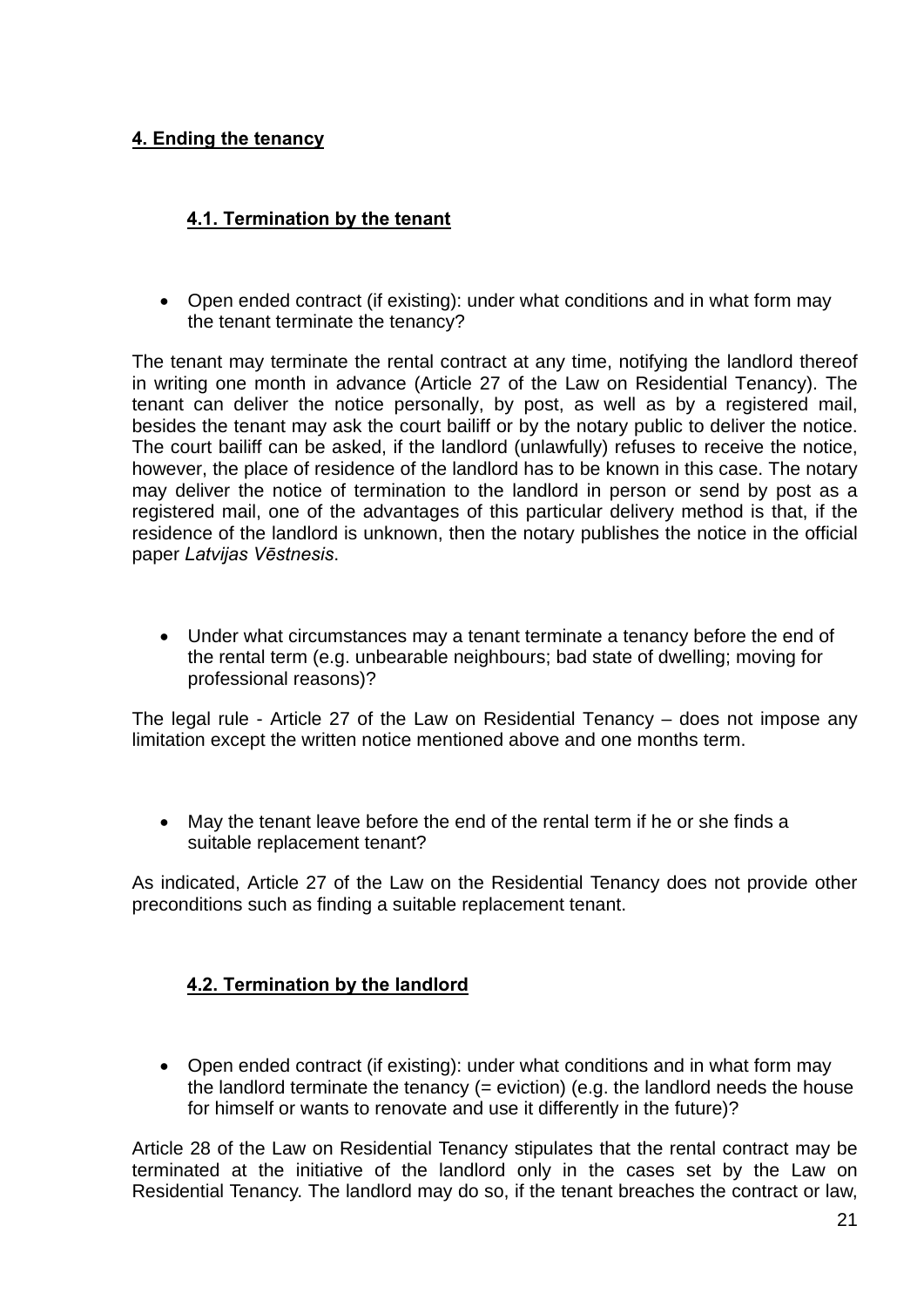i.e., if one of the following legal grounds exists:

- Damage to or demolition of the dwellings transferred into use of the tenant (termination notice without prior warning);
- Damage to or demolition of the dwellings in the common use which the tenant uses together with other inhabitants or users of the building, for example, stairs (termination notice without prior warning);
- Disturbance other persons living with the tenant in one common apartment or one house impossible for other persons (termination notice without prior warning);
- Not agreed use of the dwellings (termination notice one month in advance);
- Unlawful use of the dwelling by third persons allowed by the tenant without consent of the landlord (termination notice one month in advance);
- Overdue rental payment or basic services for more than three months (termination notice one month in advance);
- Necessity of capital repairs of dwellings (termination notice three months in advance);
- Demolition of a house, apartment etc. (termination notice three months in advance);
- Necessity of personal use of dwellings for living purposes by the landlord who regained his immovable property in the course of denationalisation (termination notice six months in advance).

In order to send the notice the landlord can use the same means which were described in case of the tenant's notice.

o Must the landlord resort to court?

When the tenant does not vacate the dwelling after the notice has been received and the time period set by law (see above) expired, the landlord has to bring a court action, other methods of eviction are illegal.

o Are there any defences available for the tenant against an eviction?

Eviction may take place, if there is a positive court judgement. All disputes, including possible objections of the tenant against an eviction, are resolved by the court. The tenant is entitled to make use of all legal aimed to end court proceedings. The objections can follow from substantial law (payments owed to the landlord are not due; payments have been already made etc.) or from the procedural law (the landlord has not submitted a written notice to the tenant; the parties have concluded a settlement agreement etc.). Moreover, the tenant may submit a counter-claim asking, for example, to recognize factual rental relations, or to perform set-off etc.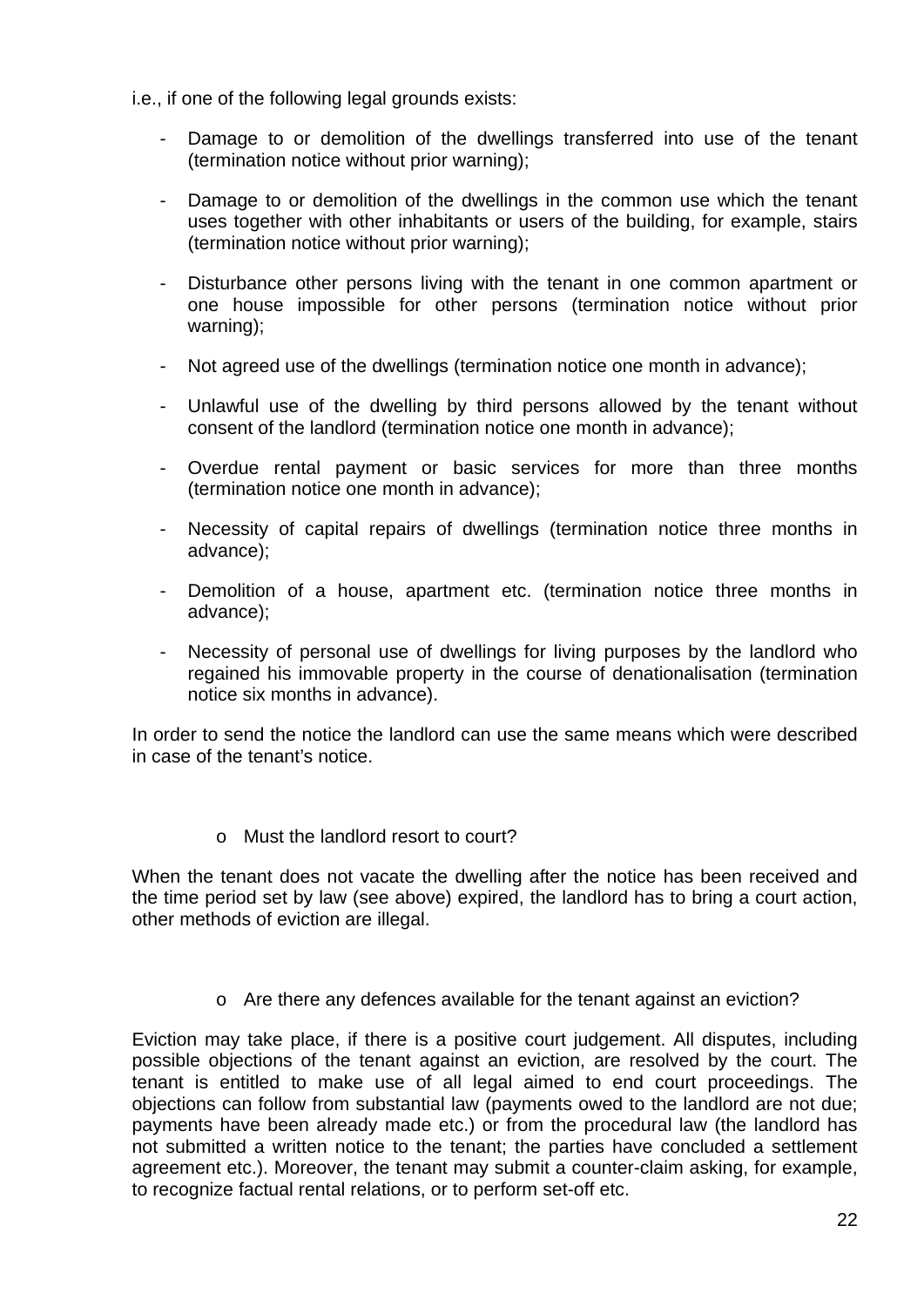Under what circumstances may the landlord terminate a tenancy before the end of the rental term?

Please see the answer about the termination of open-ended rental contracts because the legal rules are the same.

o Are there any defences available for the tenant in that case?

Please see the answer about the termination of open-ended rental contracts because the legal rules are the same.

 What happens if the tenant does not leave after the regular end of the tenancy or does not hand in (all) the keys of the dwelling?

If the tenant does not leave after the regular end of the tenancy or does not hand in (all) the keys of the dwelling, the landlord may claim losses connected with not handing over of the keys of the dwelling. In addition, if the tenant does not clear the dwelling after the notice has been received and the time period set by law (see above) expired, the landlord has to bring a court action; other methods of eviction are illegal.

## **4.3. Return of the deposit**

<span id="page-22-0"></span> Within what timeframe and under what conditions does the landlord have to return the tenant's security deposit?

The landlord is entitled to use the security money after the termination of the rental contract, nonetheless, law does not associate the use of the security money with particular termination grounds. It follows from law that the tenant and the landlord may freely contract a particular day of return of the tenant's security deposit. If the parties have not entered an agreement about return of the deposit, the landlord must return an unused part of the security money, if remained, not later than on the day when the tenant vacates the residential space.

What deductions can the landlord make from the security deposit?

As indicated, the landlord has the right to use the deposit to cover owed rental payments, payments for utilities, as well as to compensate losses which the tenant has caused, acting against the rental contract or law.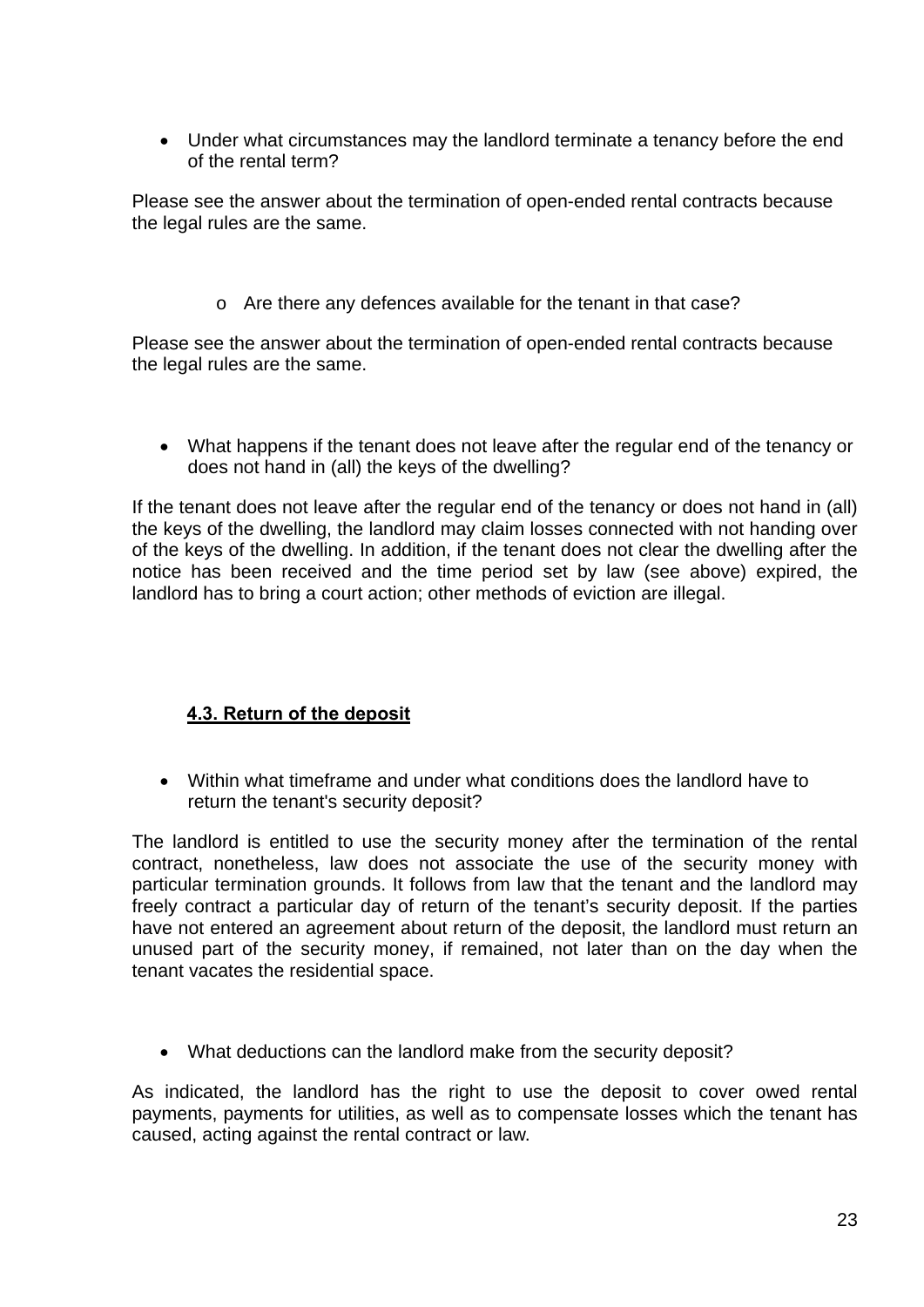o In the case of a furnished dwelling: may the landlord make a deduction for damages due to the ordinary use of furniture?

The tenant is not responsible for the natural wear and tear of the property, i.e., for reduction of the value of the property (dwellings, furnishing etc.) occurred in the course of ordinary use, for this reason, the landlord may not make a deduction for reduction of the property's value due to the ordinary use of furniture.

From the practical point of view, the deed of transfer and acceptance (inventory deed) which fixes the state of the property can be useful, if it is drawn up and signed by the both parties, when a dispute about the state of the dwellings and/or furnishing arises later. Therefore it is recommended to inspect the property before signing the deed, as well as to include precise and accurate information on any defects discovered during the inspection.

## **4.4. Adjudicating a dispute**

• In what forum are tenancy cases typically adjudicated?

<span id="page-23-0"></span>The ordinary courts (private renting) or administrative courts (social renting) adjudicate disputes arising from tenancy contract in accordance with their specialization.

o Are there specialized courts for adjudication of tenancy disputes?

There are no specialized courts for adjudication of tenancy disputes in Latvia.

o Is an accelerated form of procedure used for the adjudication of tenancy cases?

There is no accelerated form of procedure used for the adjudication of tenancy cases in Latvia, disputes are resolved within 3-12 months by one court instance.

> o Is conciliation, mediation or some other form of alternative dispute resolution available or even compulsory?

As already mentioned, normally the courts resolve tenancy disputes, at the moment (compulsory) alternative dispute resolution are not available in Latvia, although the Mediation Law is being prepared by the Parliament. According to the draft law, mediation will be only possible in disputes concerning civil matters, including, but not limited to rental contracts.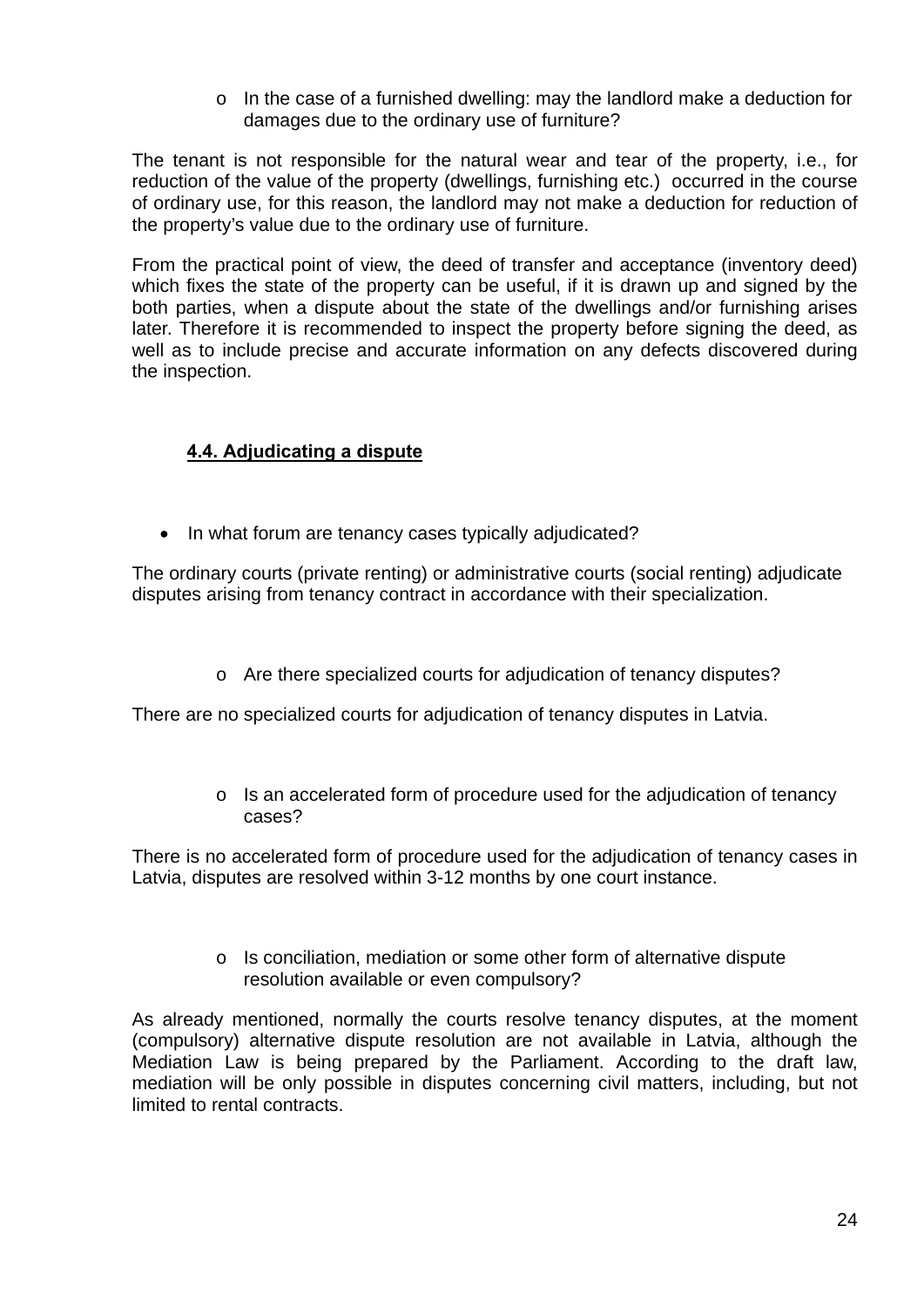## <span id="page-24-0"></span>**5. Additional information**

 How does a prospective tenant proceed in order to get social or subsidized housing (e.g. dwellings offered by housing associations, municipalities, public bodies etc.) or housing allowances?

A prospective tenant has to address a respective municipality in order to get social or subsidized housing.

• Is any kind of insurance recommendable to a tenant?

Insurance is not compulsory and depends on wishes of a particular tenant.

Are legal aid services available in the area of tenancy law?

The tenant may address a lawyer or the notary public asking for legal assistance for consideration. For free legal aid the Legal Aid Administration has to be contacted.

 To which organizations, institutions etc. may a tenant turn to have his/her rights protected?

## **The Latvian Council of Public Notaries**

Kr. Valdemara Street 20 - 8, Riga, LV-1010 Telephone: +371 67218955; E-mail: [info@latvijasnotars.lv](mailto:info@latvijasnotars.lv) ; http://www.notary.lv/

## **The Latvian Council of Sworn Attorneys**

Brivibas Street 34, Riga, LV-1050 Telephone: +371 67358487; E-mail: [adv-pad@latnet.lv](mailto:adv-pad@latnet.lv) ; http:/[/www.advokatura.lv](http://www.advokatura.lv/)

## **The Consumer Right Protection Centre**

Brivibas Street 55, Riga, LV - 1010 Telephone: +371 65452554 E-mail: [ptac@ptac.gov.lv;](mailto:ptac@ptac.gov.lv) http://www.ptac.gov.lv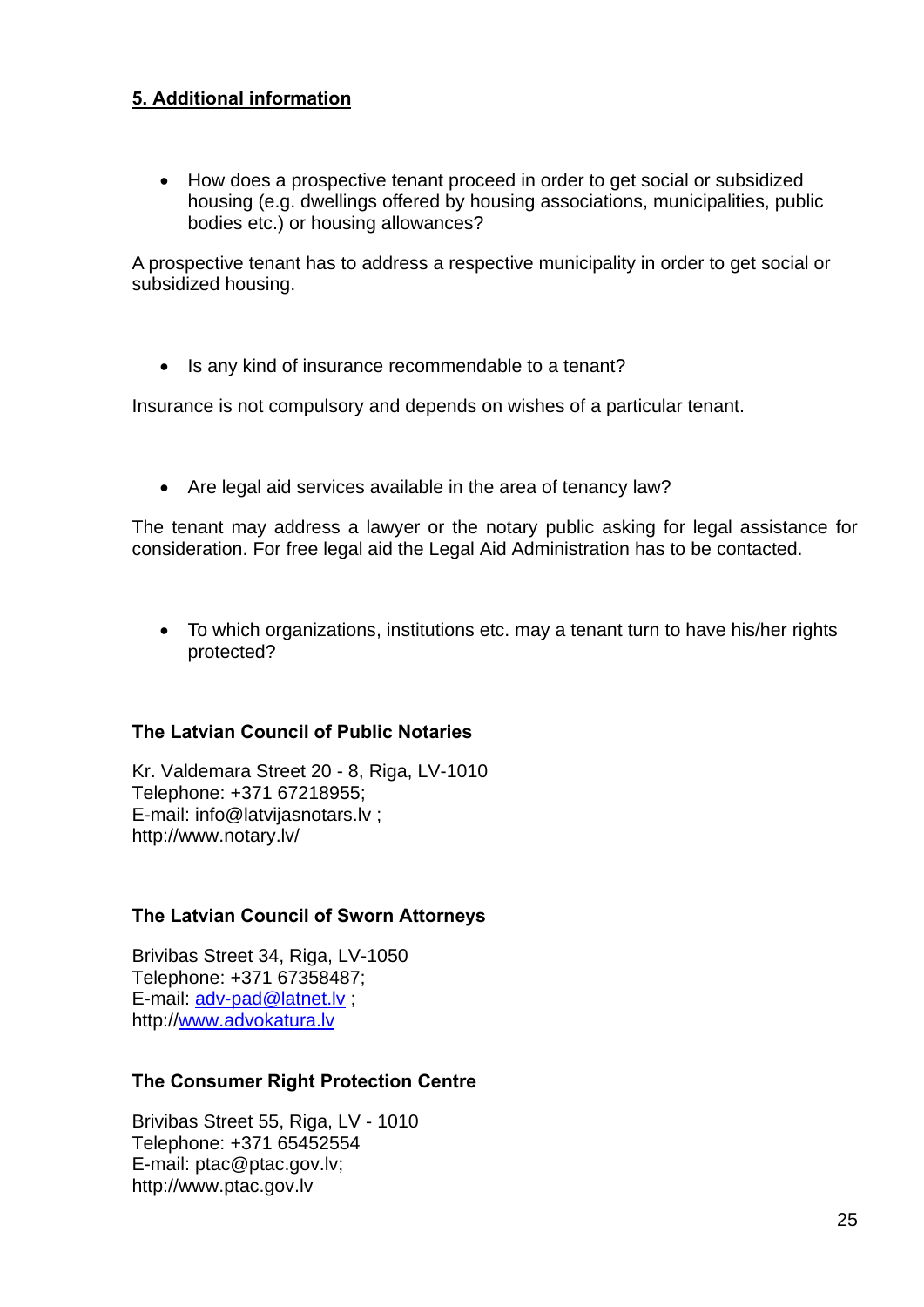### **The Office of the Ombudsman**

Baznicas Street 25, Riga, LV - 1010 Telephone: +371 67686768; +371 67686768 E-mail: tiesibsargs@tiesibsargs.lv; personals@tiesibsargs.lv [http://www.tiesibsargs.lv](http://www.tiesibsargs.lv/)

#### **The Legal Aid Administration**

Pils laukums 4, Riga, LV-1050 Telephone: +371 80001801 E-mail: [jpa@jpa.gov.lv](mailto:jpa@jpa.gov.lv)  http://www.jpa.gov.lv/

### **The Rental Council of the Riga**

Raina Street 23 k-2, Riga, LV-1050 Telephone: +371 67012095 E-mail: [vi@riga.lv](mailto:vi@riga.lv) https://www.riga.lv

### **The state courts**

General information, including addresses, email addresses and phone numbers etc., under [www.tiesas.lv](http://www.tiesas.lv/) 

### **The State Police (Administration)**

Ciekurkalna 1.linija 1, k- 4, LV – 1026, Riga Telephone: (+371) 110 E-mail: [kanc@vp.gov.lv](mailto:kanc@vp.gov.lv)  <http://www.vp.gov.lv/>

### **The Centre for Legal Aid of the Law Faculty of the University of Latvia**

Raina Street 19, room No. 458, Riga, LV- 1586 Telephone: +371 67034591 E-mail: zile@lu.lv https://www.lu.lv/jf

### **The Centre for Legal Aid of the private university "Turība"**